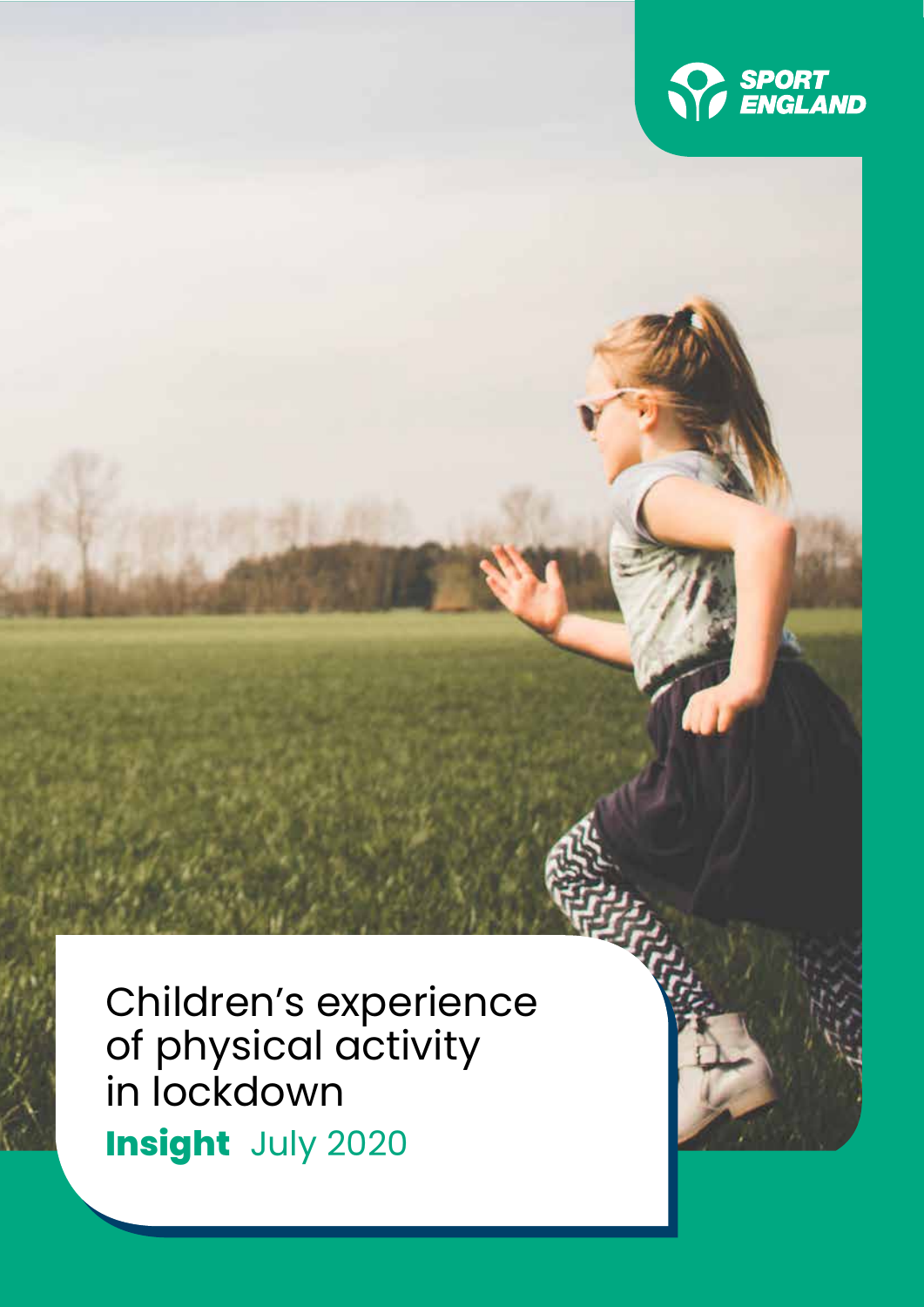

- **Introduction**
- **A reminder of life before Covid-19**
- **06 Physical literacy**
- **Life in lockdown**
- **Activity levels decline in lockdown**
- **Unprecedented behaviour change**
- **Familiar inequalities**
- **Barriers to being active**
- **Impact of school closure**
- **Reasons to be active**
- **Enjoyment plays a key role**
- **The family has a major influence**
- **Going for a walk with the family**
- **Playing has changed**
- **About the research**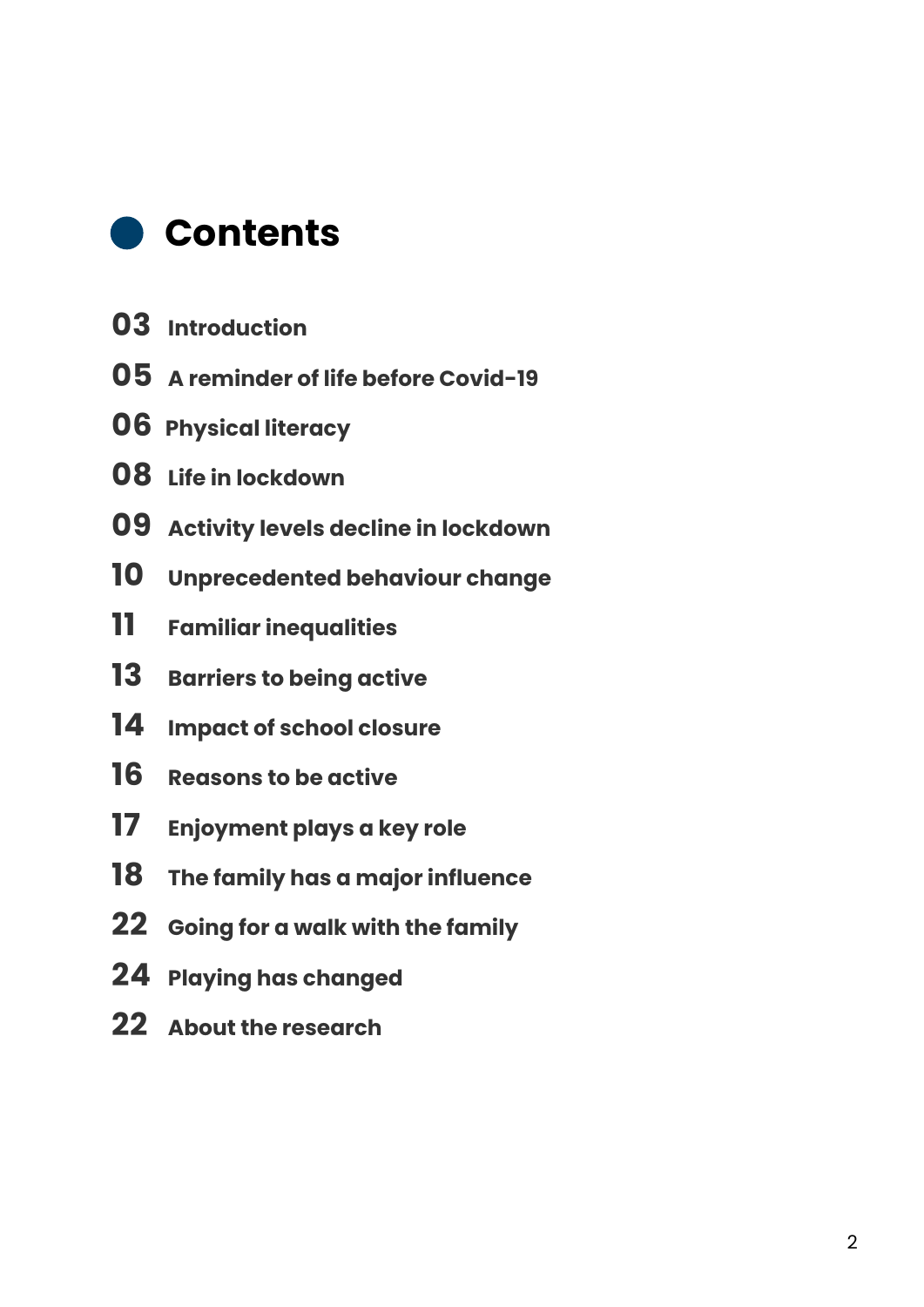

Welcome to our latest research exploring the picture of physical activity behaviours and attitudes during the COVID-19 pandemic.

This report focuses specifically on children and young people aged 7-16 who were surveyed by CHILDWISE during May 2020, when the majority of COVID-19 restrictions were in place'.

The survey explores the sport and physical activity being undertaken by children and young people during lockdown, the extent to which this differs from pre-COVID-19 behaviour and the reasons behind any changes.

Not surprisingly, the findings reveal significant disruption for all children, and some interesting differences when analysed by various demographic characteristics. These differences are guiding lines of enquiry for follow up research with specific groups of children and young people.



**Lisa O'Keefe** Insight Director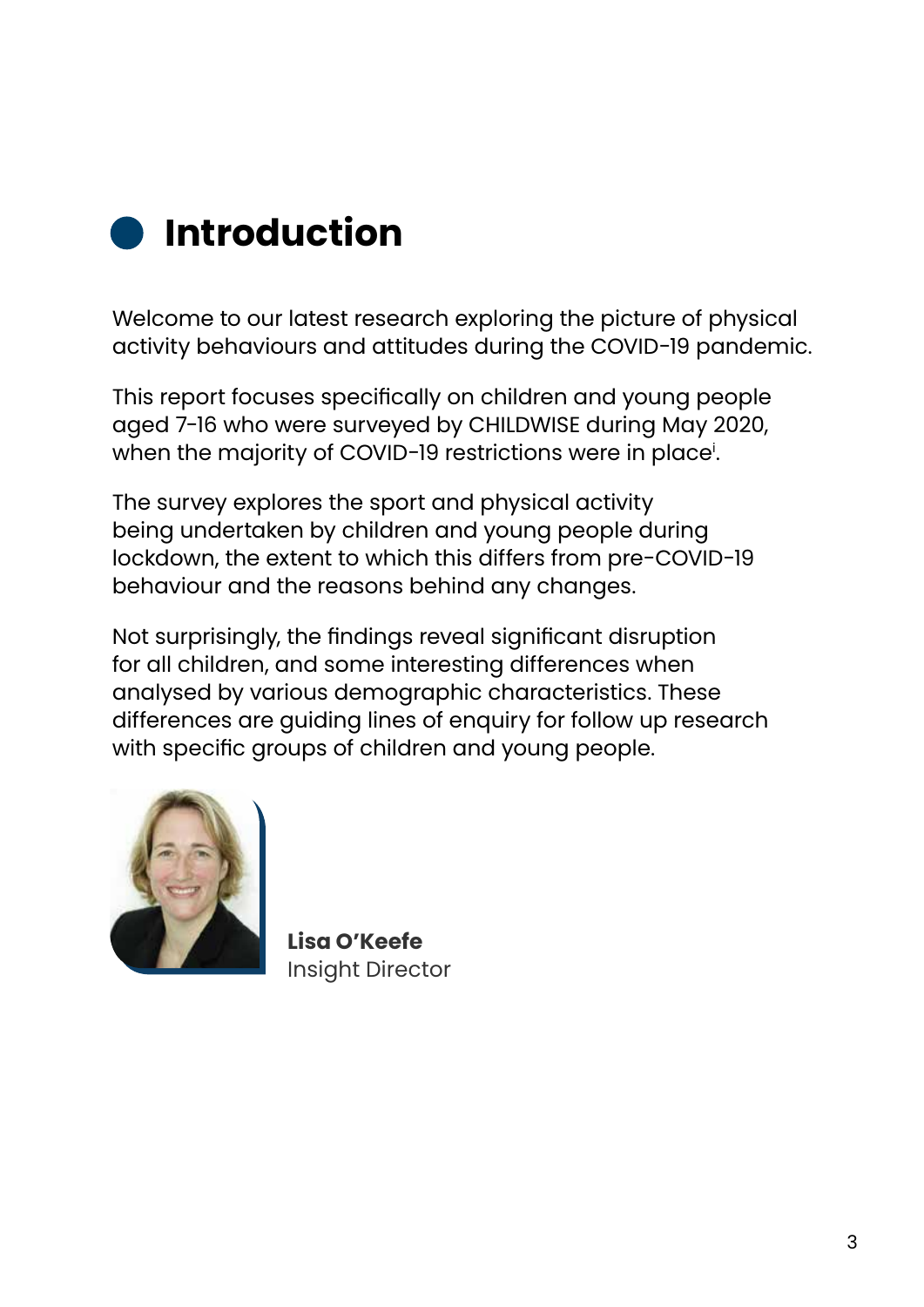

This report enhances our understanding of how hard it has been for the majority of children and young people to be active during the lockdown.

It also serves us with a stark reminder, that we must take-action collectively if we are to reverse the decline in activity levels highlighted in this report and address the inequalities faced by some groups of children and young people in England.

We need to ensure all young people have the space, or a place, to be active - whether that be dedicated sports facilities, community spaces or parks and playgrounds.

Given the increased pressure on schools to make space for social distancing, we hope schools set aside the space for physical activity and dedicate time for children and young people to take part in Physical Education, school sport, physical activity and play.

Equally, we need to recognise that some children and young people will be anxious about returning to sport or activity, so we must reassure them by making sessions safe and enjoyable.

There is an opportunity to learn from some of the more promising developments in these findings. We see some children enjoying being active more than usual, getting active with their family and many parents and carers making a positive difference to how often their children take part.

Together, let's take this report and build on the green shoots we see, to ensure that all children and young people are able to enjoy the benefits that come from being active.

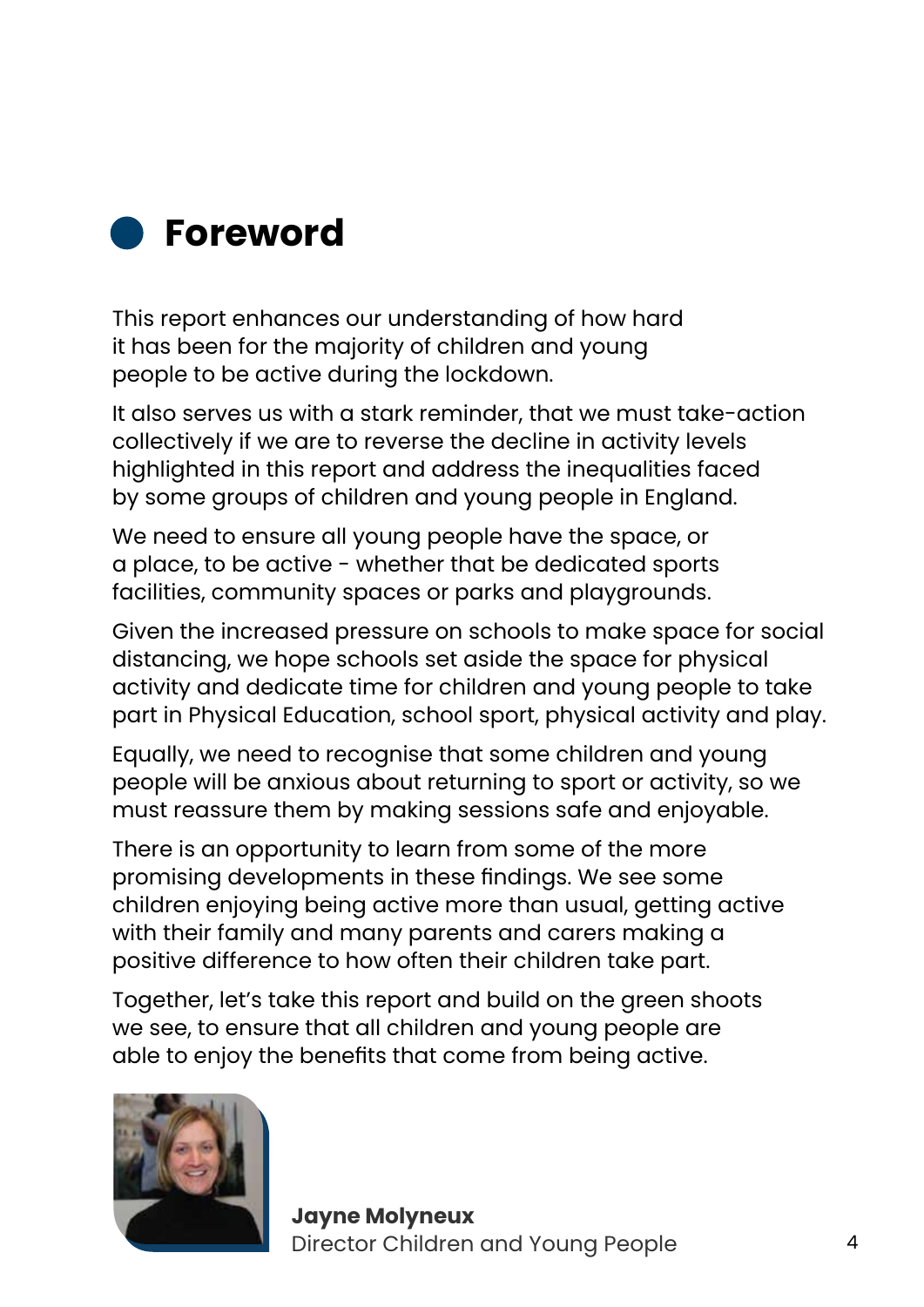## **Life before Covid-19**

Prior to Covid-19, the Active Lives Children and Young People survey showed that 46.8% of children and young people aged 5-16 years (3.3 million) were meeting the Chief Medical Officer guidelines of taking part in sport and physical activity for an average of 60 minutes or more every day. Meanwhile 29.0% (2.1m) were doing less than an average of 30 minutes a day.

### **Activity levels of children and young people aged 5-16, academic year 2018/2019**

| Less active<br>Less than an<br>average of 30<br>minutes a day                                       | <b>Fairly active</b><br>An average of<br>$30 - 59$<br>minutes a day                       | <b>Active</b><br>An average of 60+<br>minutes a day             |  |
|-----------------------------------------------------------------------------------------------------|-------------------------------------------------------------------------------------------|-----------------------------------------------------------------|--|
| 29.0%                                                                                               | 24.2%<br>46.8%                                                                            |                                                                 |  |
| 29.0% of children<br>and young people<br>$(2.1m)$ do less than<br>an average of 30<br>minutes a day | 24.2% (1.7m) are<br>fairly active but<br>don't reach an<br>average of 60<br>minutes a day | 46.8% (3.3m) do<br>an average of 60<br>minutes or more a<br>day |  |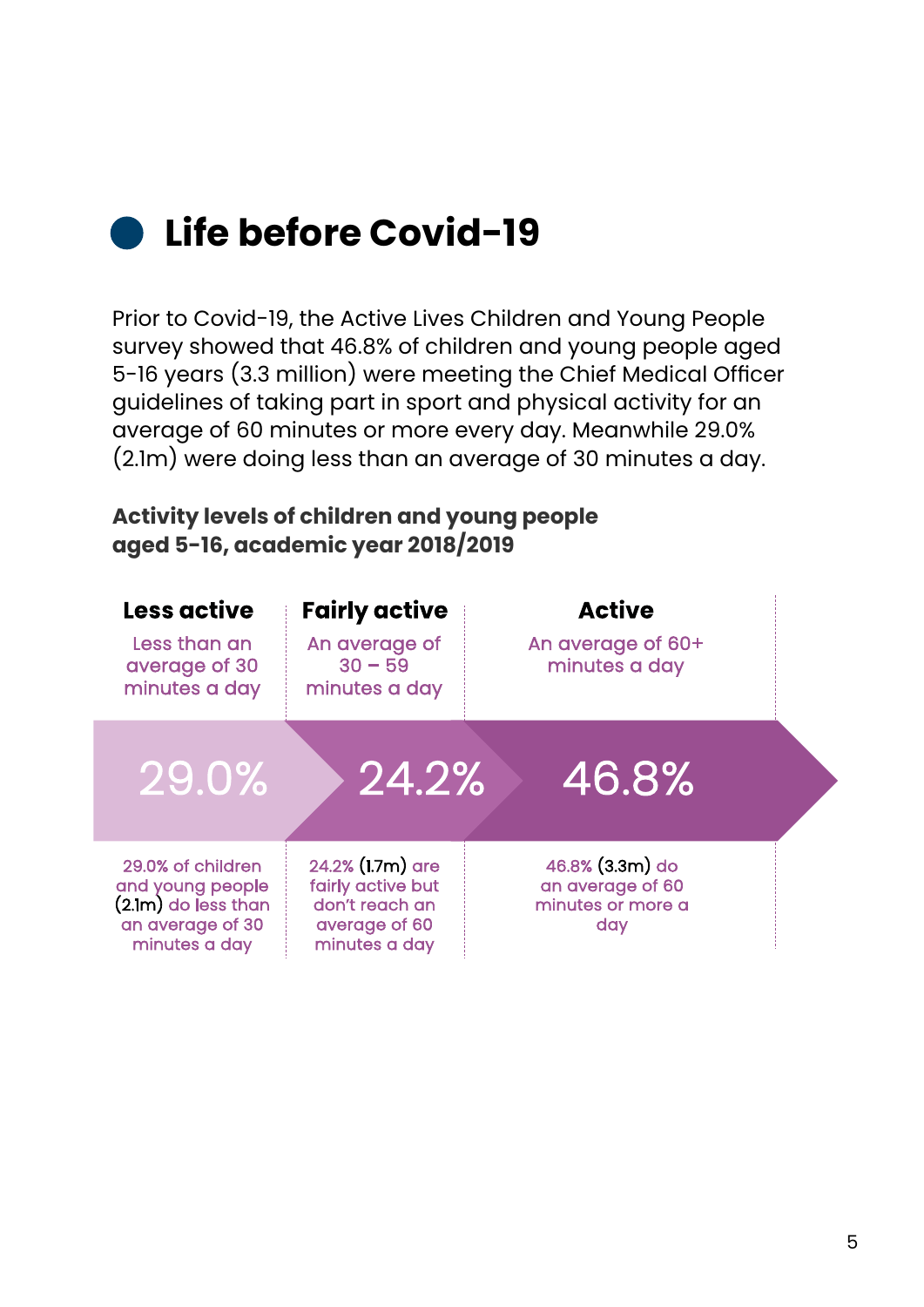

### **Physical literacy**

**Physical literacyii, as defined by the International Physical Literacy Association, has four elements –motivation (measured through enjoyment), confidence, competence and knowledge and understanding. The more elements present, the higher the levels of reported happiness, resilience and social trust and the more active a child or young person is likely to be.**

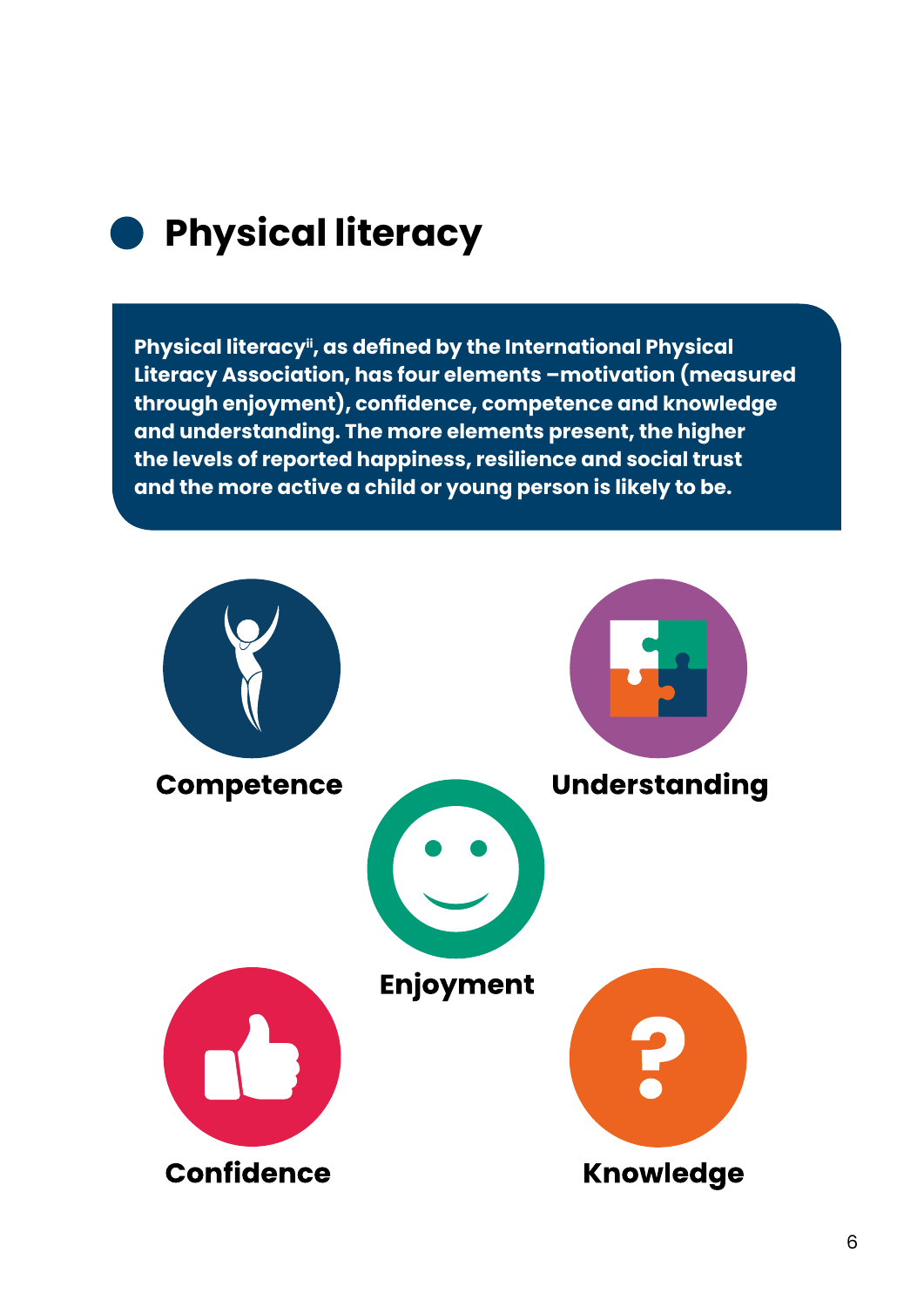When it comes to physical literacy, although the majority of children and young people feel they understand why exercise and sport is good for them, just 51% strongly agree that they enjoy taking part (which we know is the biggest driver to get children and young people active).



Before the Covid-19 pandemic, we saw significant inequalities within activity levels and physical literacy. Girls, less affluent children, children of Black, Asian or minority ethnic backgrounds(BAME)<sup>iii</sup> and those with a disability are all less likely to be active and physically literate than others<sup>1</sup>.

*We acknowledge the term BAME is inadequate for describing such a large and varied population and will continue to use alternatives where research sample size allows.*

<sup>1</sup> Active Lives Child survey 2018/2019

iii Definitions of ethnic group: In Active Lives Child survey we have the sample size to look at the following ethnic groups: White British; White other; Asian; Black; Mixed; Other. The CHILDWISE omnibus breaks ethnic groups down by White and BAME. We will be using qualitative, mixed methods research to explore the differences in ethnicity in more detail.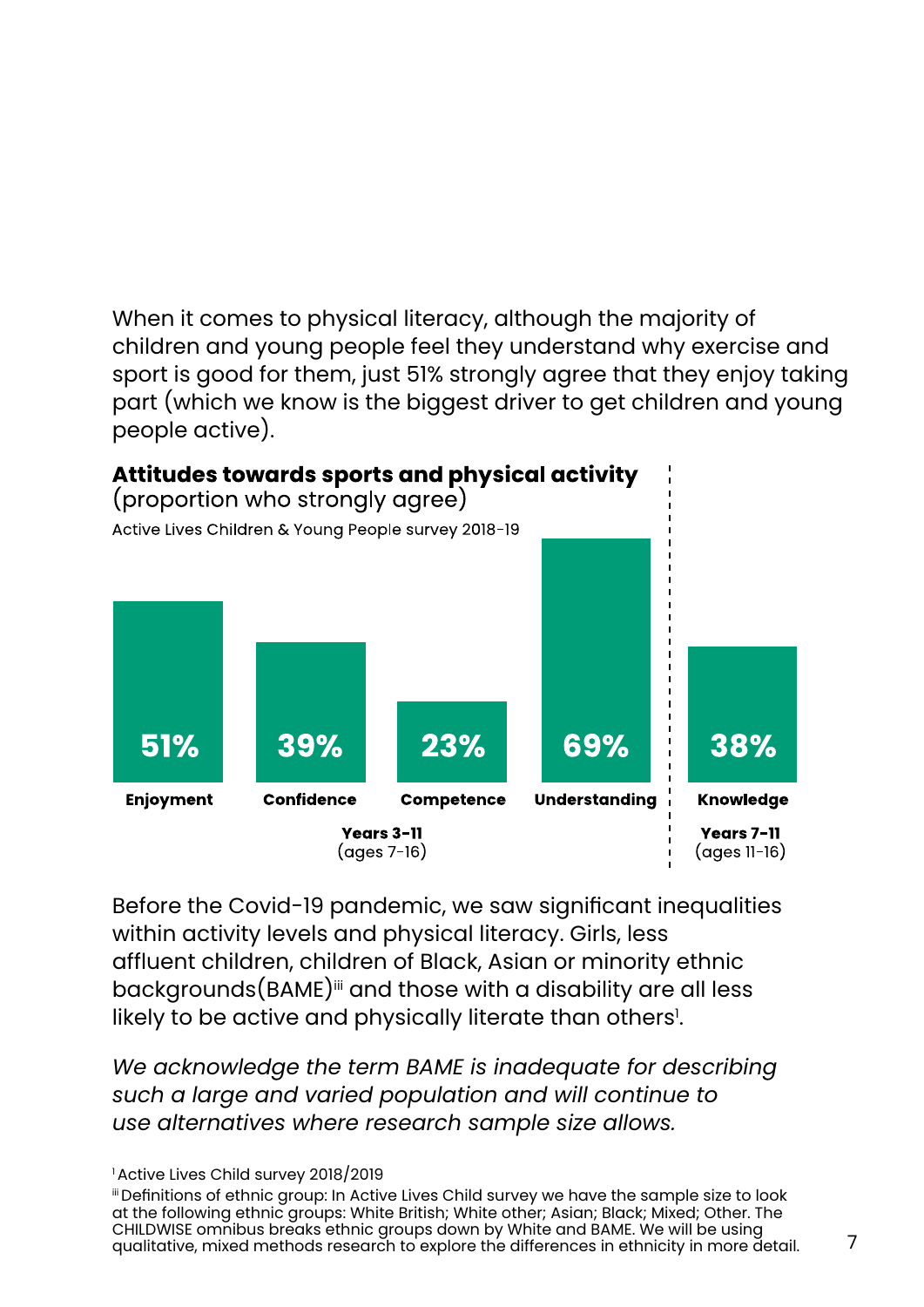

### **Lockdown has been massively disruptive to children and young people**



### **Widespread closure of spaces and places:**

- o Schools
- o Playgrounds
- o Leisure centres
- o Gyms
- o Pitches
- o Courts

### **Many of the most prevalent activities for these ages2 vastly limited:**

- o Team sports
- o Gymnastics
- o Trampolining
- o Swimming
- o Walking to get to school
- o Gym/fitness
- o Cheerleading
- o Racket sports

2 Active Lives Child survey 2018/2019

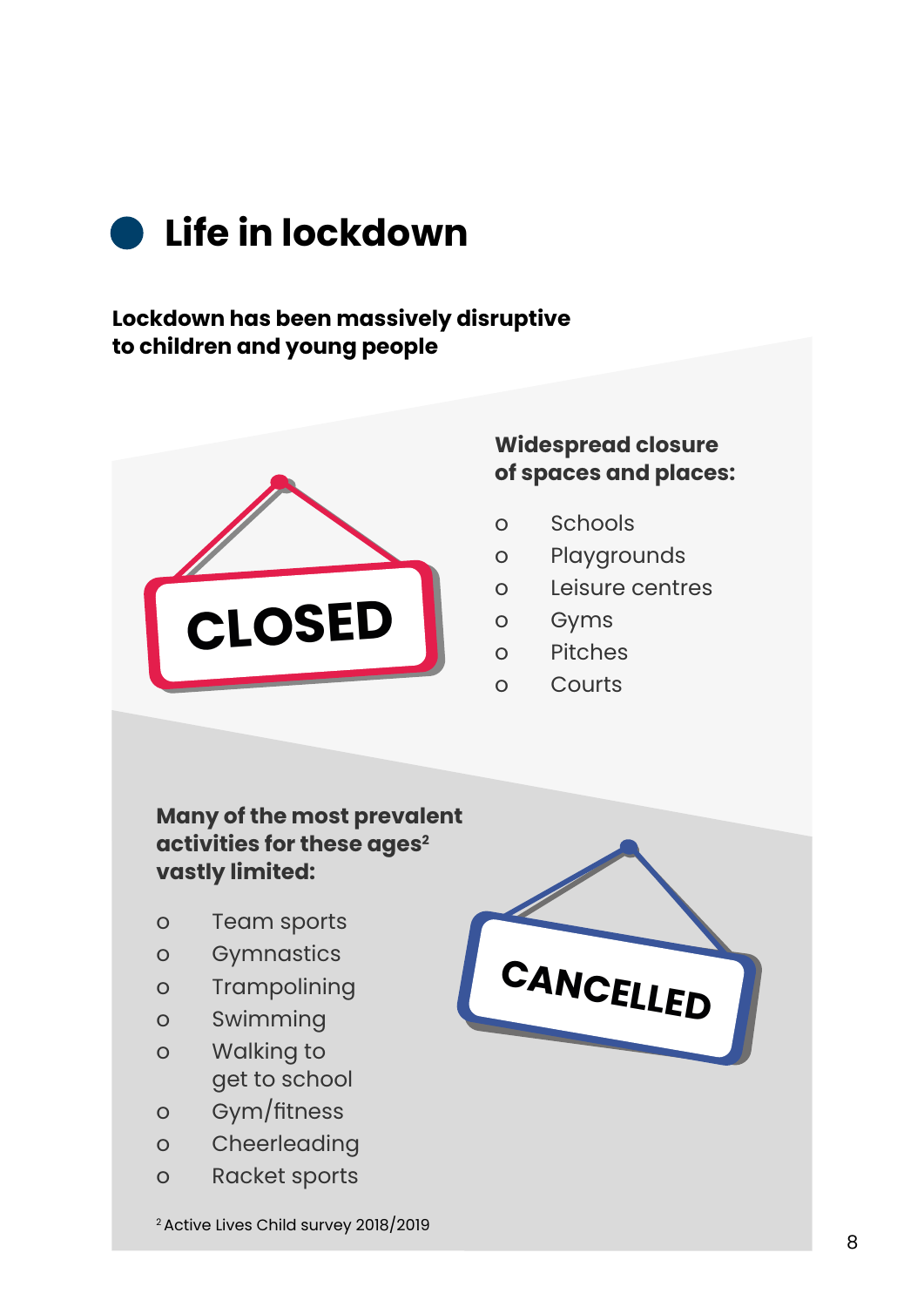### **Activity levels are lower in lockdown**

Fortunately, the majority of children are doing something to stay active (93%) but the amount of activity they are doing seems to have fallen under lockdown3.



**Most worryingly, around 1 in 14 (7%) children aged 7 – 16 said they are doing nothing to stay active in lockdown.**

3 Using Active Lives Child data to compare amount of daily activity with what parents/carers tell us In Savanta ComRes survey.

\* The % of children doing an hour or more a day according to their parents fell to 14% on the last Savanta ComRes survey wave,  $19 - 22$  June. We can speculate this is as restrictions have lifted (shops are open, more opportunities to socialise, more adults back at work, more but not all children back at school), there are more choices on offer.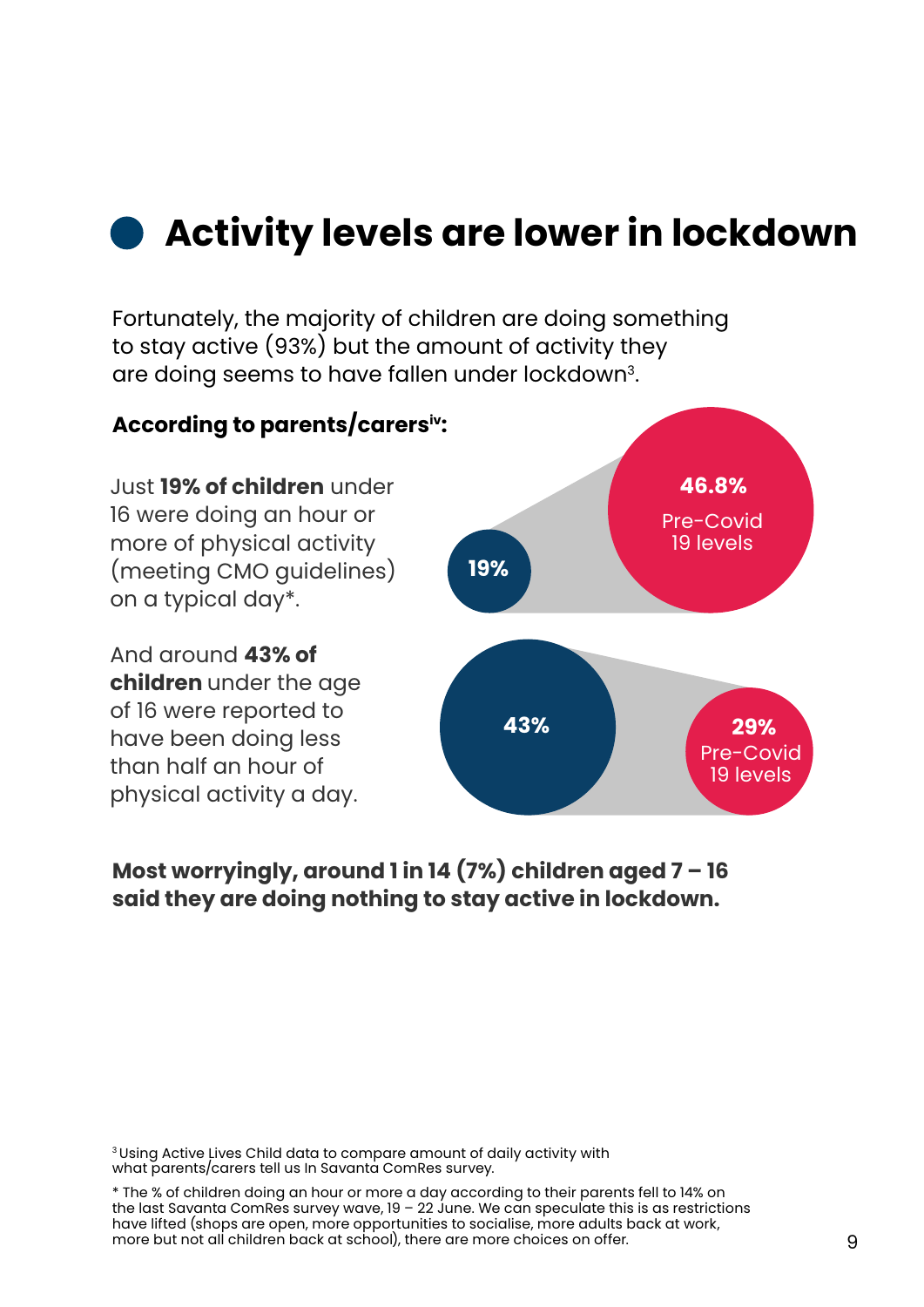# **Behaviour change**

### **The lockdown has led to unprecedented behavioural change:**

- Just 16% say "[physical activity In lockdown Is] not that different to what i usually do"
- 21% say they are being more physically active with their family than usual
- Three in ten say they are being less physically active than usual (31%)
- While just one in eight say they are being more physically active than usual (13%).

The majority of responses (60% of all responses) to the question 'how is this [physical activity in lockdown] different to what you usually do, referred to the amount of physical activity being different to usual.

Looking at those who said who said more/less/same as usual, the majority are doing less than usual:

### **How is this different to what you usually do?**

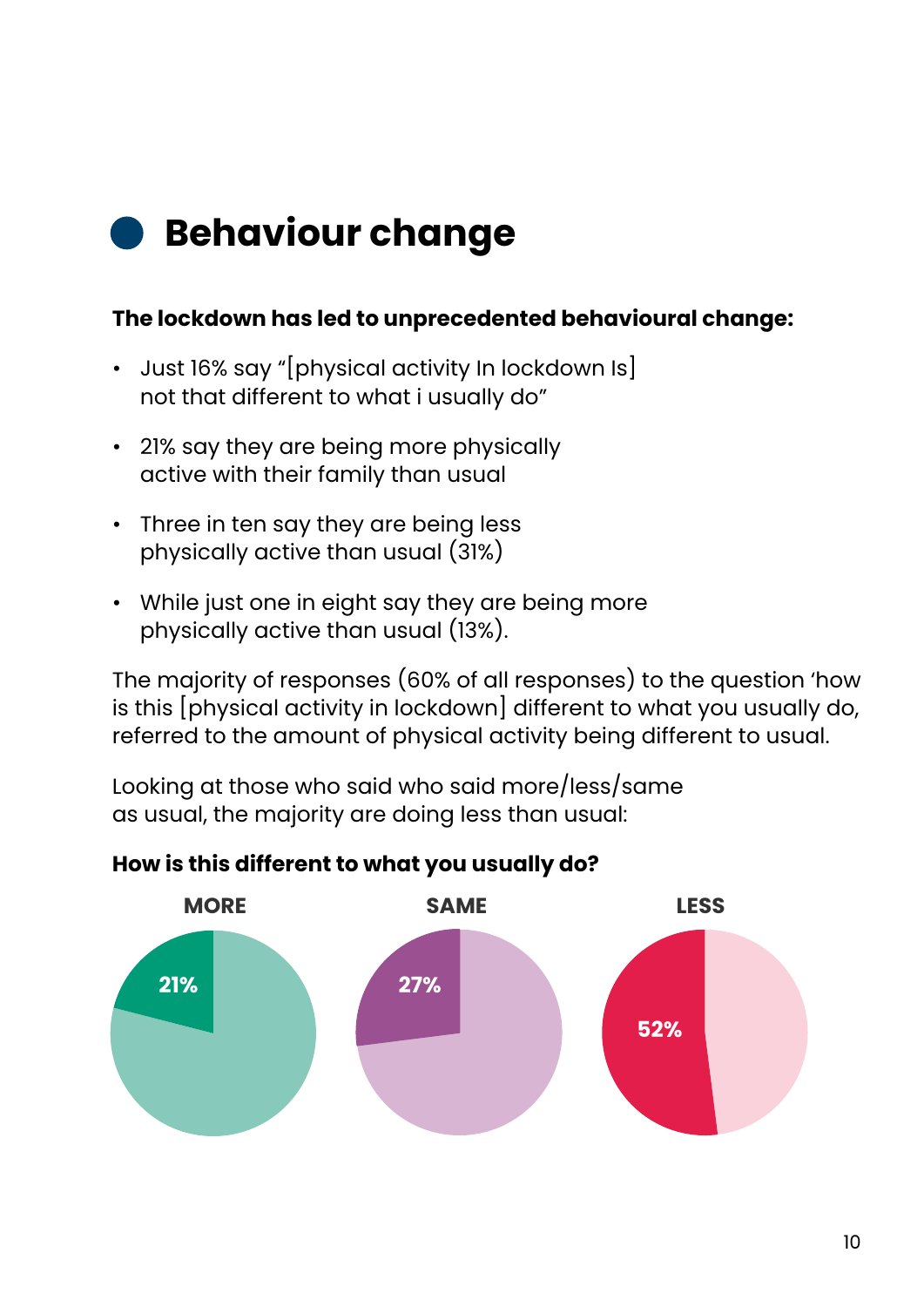# **Familiar inequalities**

### **There are familiar inequalities in participation.**

Sadly, we see some of the usual inequalities in participation under lockdown, with children from less affluent backgrounds, older children and children from a Black and minority ethnic background all more likely to be doing less than others:

- According to their parents/carers, children from less affluent families are more likely to have done nothing (13%) compared to those from more affluent backgrounds (6%)
- Secondary age children (9%) are more likely to say they're doing nothing to stay active during lockdown than primary age children (5%)
- Interestingly, children from Asian (excluding Chinese), Mixed and Black backgrounds are more likely than white children to be doing more physical activity than usual, according to their parents/carers<sup>6</sup>.

### Average daily time spent doing physical activity is more than usual\*



\* According to parents/carers, Savanta ComRes Covid-19 activity tracker wave 6, 8th to 11th May 2020.

6 Those from Asian (excluding Chinese), black and mixed backgrounds are all more likely to have done more than before lockdown compared to those who are white - 30% of those from white backgrounds, 45% from Asian (excluding Chinese) backgrounds and 42% from Black backgrounds from Savanta ComRes Covid-19 physical activity tracker.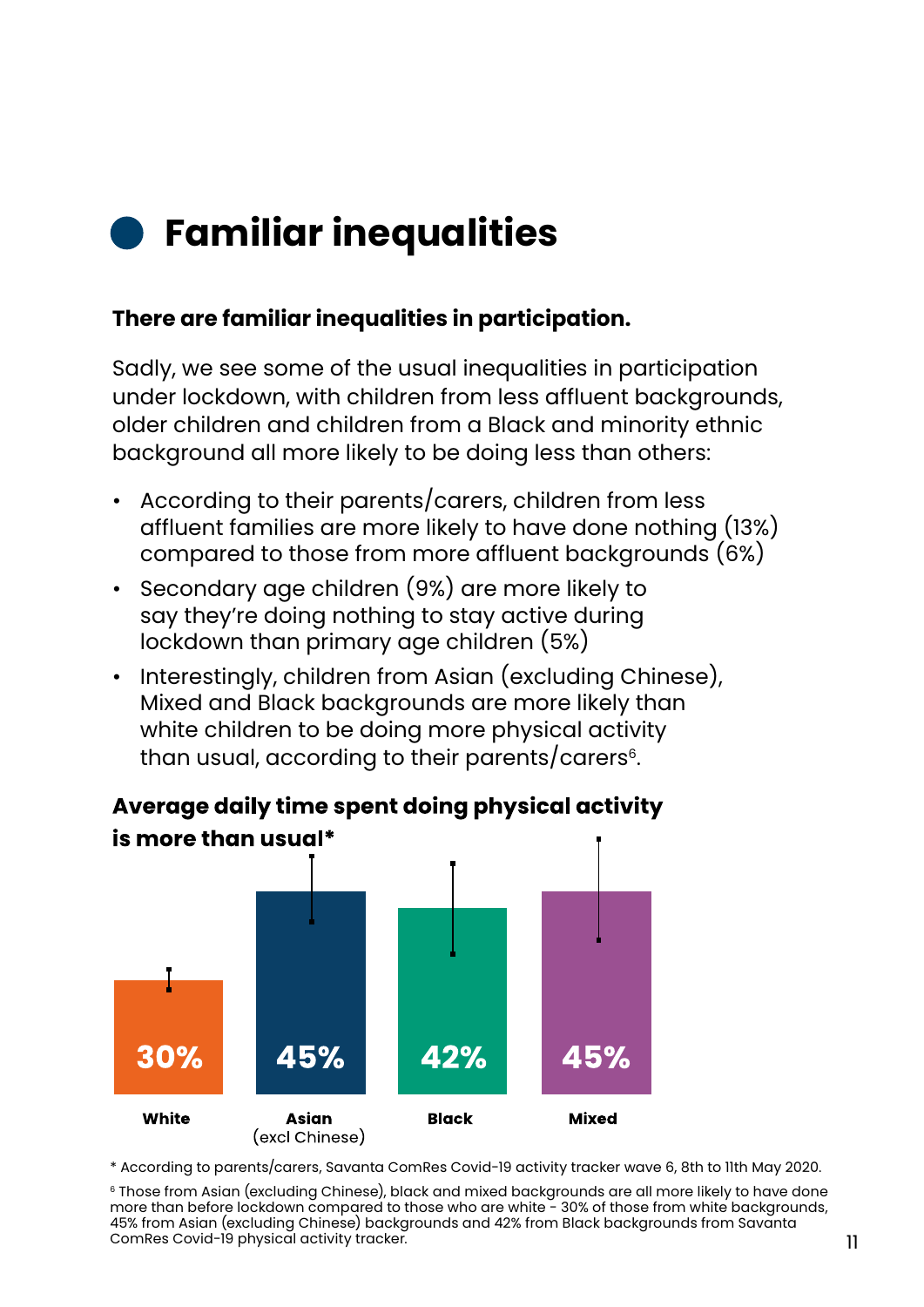However, children from a BAME background are also twice as likely as children from a white background to say they are not doing any exercise, sport or physical activity in lockdown (12% vs 6%), and parent/carer data shows they are less likely to have done an hour or more of sport and physical activity on a typical day (13%) compared to those from white backgrounds (20%)'.



### Amount of physical activity and exercise each child does on a typical day

#### **From what we can tell, despite all the restrictions, children from a BAME background are doing more activity than before lockdown but it is not enough to meet recommended guidelines.**

Girls are also typically under-represented in sport and physical activity participation<sup>8</sup> but lockdown seems to be making a positive difference to their behaviour. We do not have data on the amount of time spent on physical activity by gender<sup>v</sup> but according to our survey, girls are not only more likely to say they are being more active under lockdown (16% vs 11%), they are also less likely to say they are being less active than usual (26% compared to 37% of boys). As we have seen above, this doesn't necessarily mean they are now meeting CMO guidelines but it is worth asking ourselves:

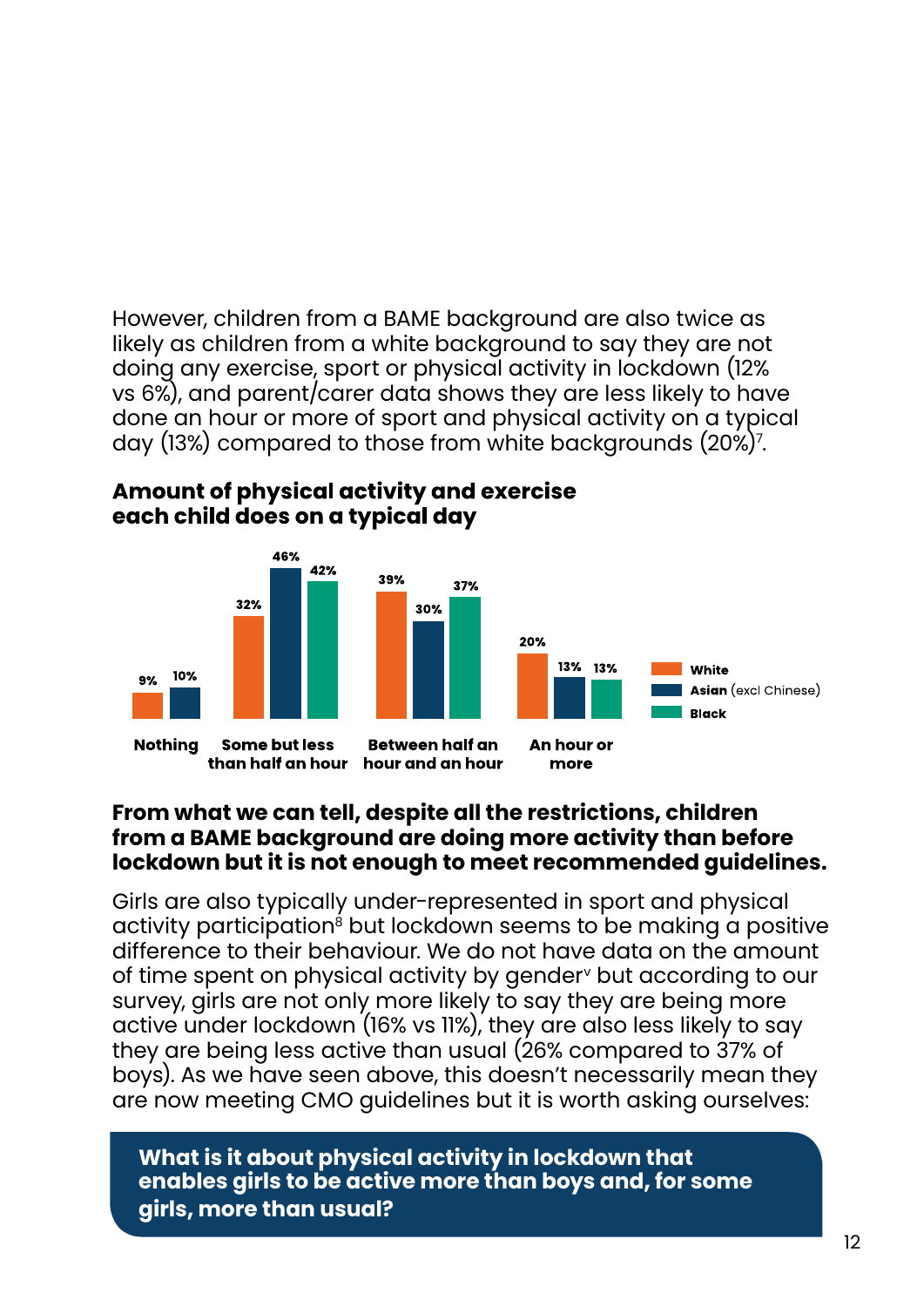## **Barriers to being active**

#### **Barriers to being active are felt more keenly by some.**

Amongst those that say that the sport/exercise/physical activity they are currently doing is different to normal<sup>vi</sup>, the barriers are either related to lack of access to their usual space or place, or concerns about the virus.

#### **Lack of access to their usual space or place**

- More than one in three say this is because their usual clubs / leisure centres / gyms / classes are closed (36%)
- and/or that their local playground / skate park / pitch or court is closed (24%)

#### **Concerns about the virus**

- One in six say that their parents / carers are too worried about Coronavirus to let them leave home (16%)\*
- One in seven are too worried about it themselves to leave home (14%).

### *"I'm scared to leave the house"*

Boy, school year 9 - 11

<sup>\*</sup> Children from BAME backgrounds are nearly twice as likely to say their parents/carers are too worried about Coronavirus to let them leave home (27% vs. 15%).

 $^\prime$  and more likely to have done some but less than half an hour (46% Asian excluding Chinese, 42% Black, 32% white), according to their parents/carers, data taken from Savanta ComRes survey

<sup>8 51%</sup> of boys are active compared to 43% of girls, Active Lives Child Survey 2018/2019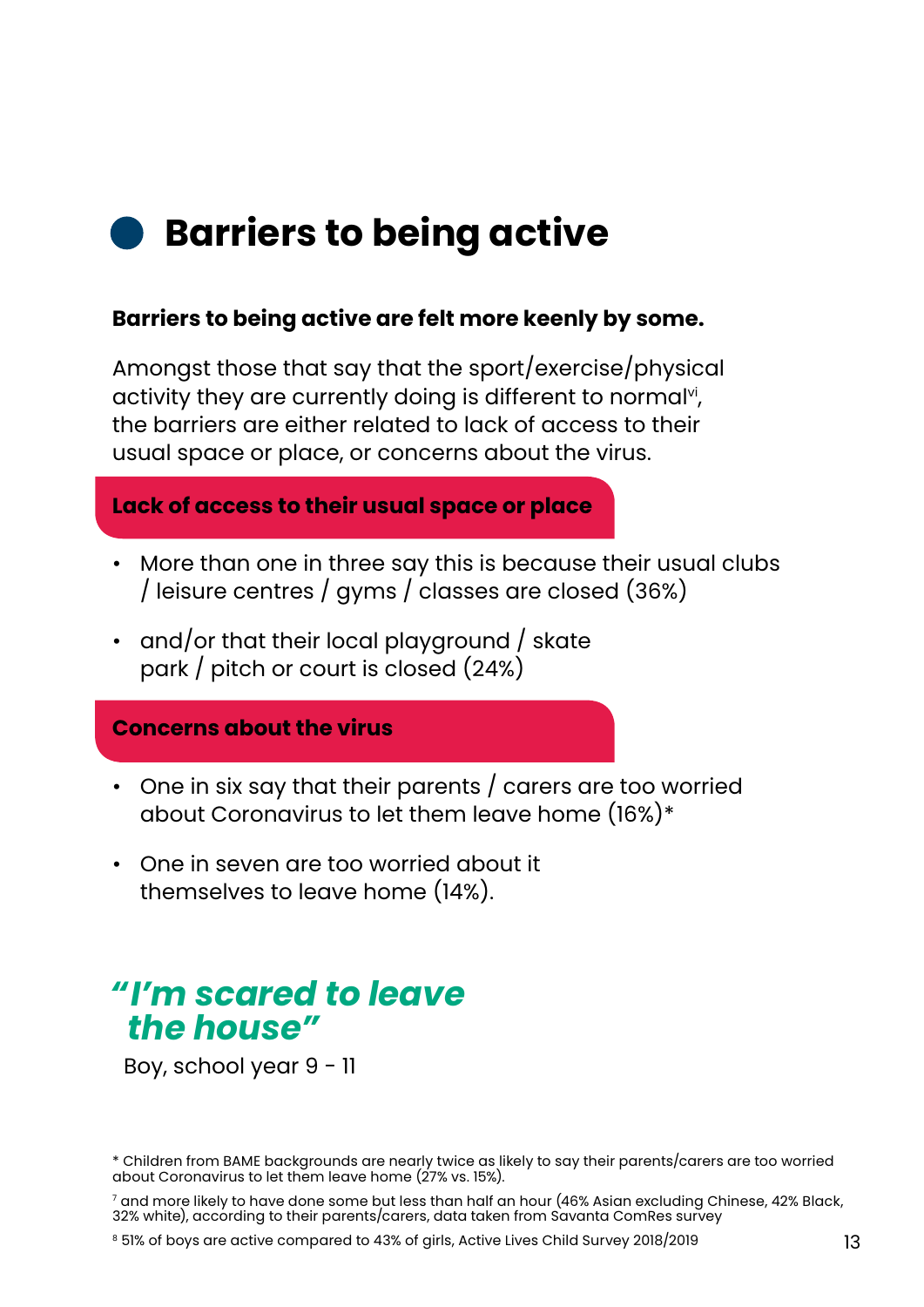## **Impact of school closure**

### **Not going to school makes it harder for some children to stay active.**

The absence of school provision as a result of Covid-19 restrictions is affecting children and young people's engagement with sport and activity:

- Amongst those that say that the sport and exercise they are currently doing is different to normal, over a third (36%) say they don't have as much chance to be physically active as they are not at school
- Of those who said they **aren't doing any** sport or exercise in lockdown, the data indicates that around 1/5 of those say they are "not going to school so they have less chance to be active"9

We know that teen girls, less affluent children and those from Black and Asian backgrounds rely more than others on 'at school' provision to be active in their everyday lives<sup>10</sup>. There are signs that this is also an issue in lockdown.

### *"I usually ride my bike around and if its not raining i ride my bike to school, now i have nowhere to ride my bike, i used to play football with my friends in school now i can`t even see my friends"*

Boy, school year  $5 - 6$ 

<sup>&</sup>lt;sup>9</sup> Caution needs to be taken with these figures as sample counts are too low to be statistically significant

<sup>&</sup>lt;sup>10</sup> Black and Asian children are more likely to be active for an average of at least 30 minutes per day at school but not outside of school than those from other ethnic backgrounds; Over 20% of children and young people who are active at school but not outside of school come from the least affluent families compared to 13% from the most affluent families. Taken from analysis of Active Lives Child data 2017/2018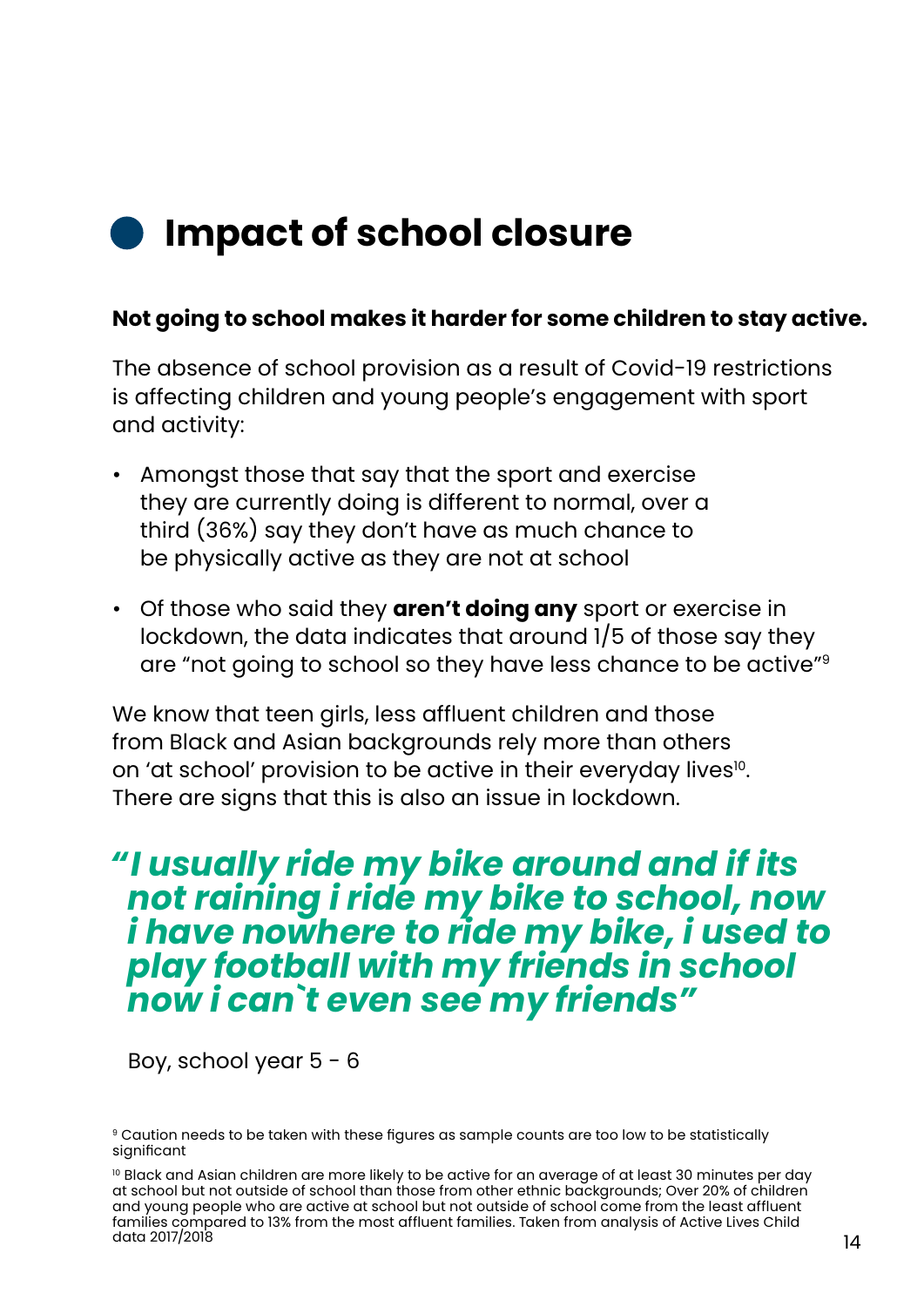When asked **how** physical activity is different in lockdown, girls and children from a BAME background are more likely to say that they "usually only exercise at school" (16% of girls vs 10% of boys, and 18% of children from a BAME background vs 12% of white children<sup>vii</sup>).

When asked **why** it's different in lockdown, the data indicates children from BAME backgrounds are more likely than white children to say it's because "I'm not going to school so I have less chance to be physically active<sup>12"</sup>.

Note we do not see significant differences between socioeconomic groups in the answers related to schools.

### *"I do not have the same equipment they have at school for PE or sports so I cannot do what I usally do at school"*

Girl, school year  $5 - 6$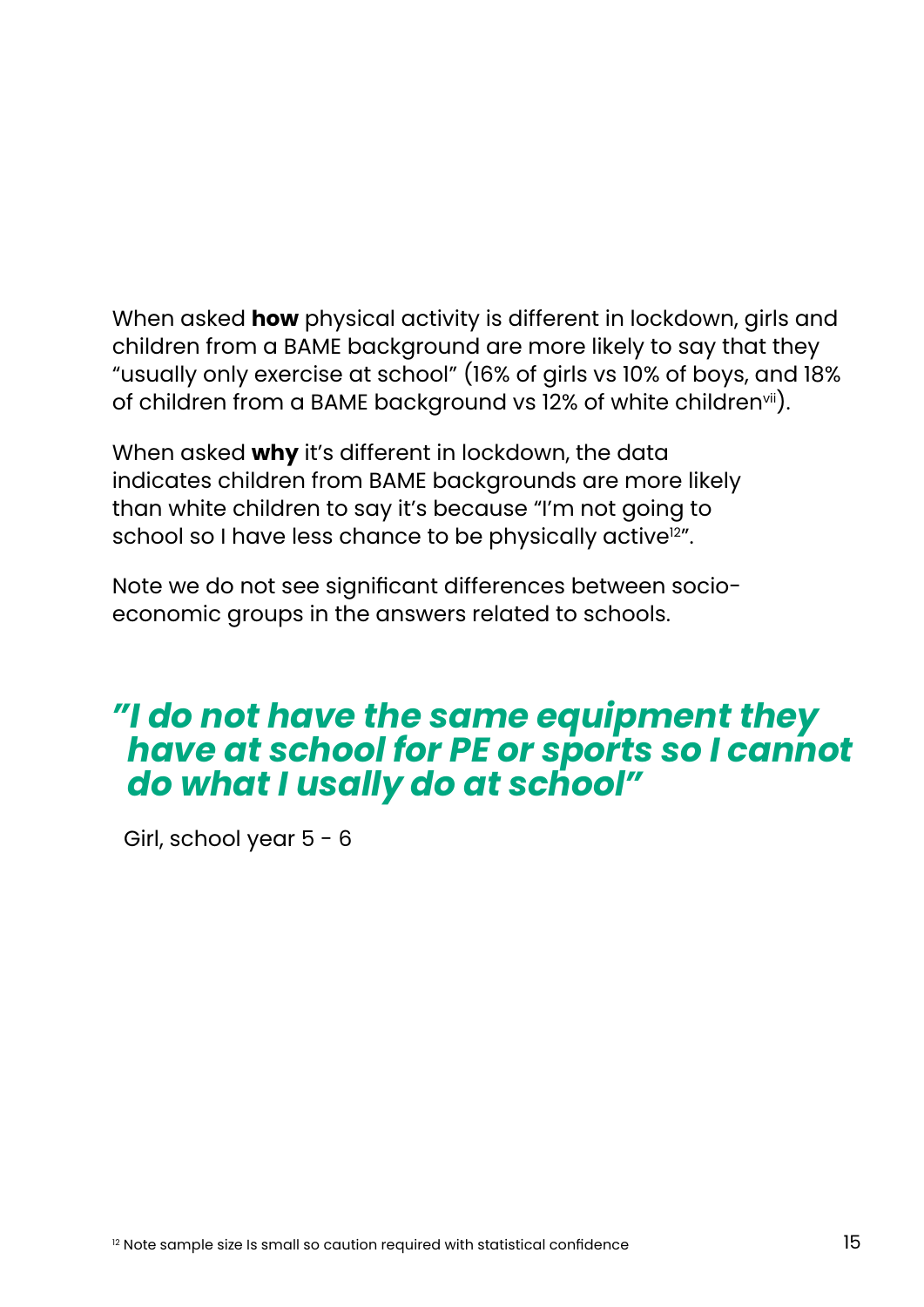

### **There are good reasons to keep active in lockdown.**

Amongst the vast majority who are doing some physical activity (93%), reasons for staying active are largely related to the benefits of sport/activity and the fact they find it enjoyable.

Unfortunately, half of all children (52%) are exercising because they are being "made to do it", or have nothing else to do, but a larger proportion (69%) are exercising for the benefits. It's good to see nearly 7 in 10 children finding good reasons to be active in lockdown.

### What are some of the reasons you are physically active

in lockdown?  $(Years 3-12, UK)$ 



69% For the benefits: Enjoy, relax, fit and healthy, join friends online

### What are some of the reasons you are physically active in lockdown?  $(Years 3-12, UK)$

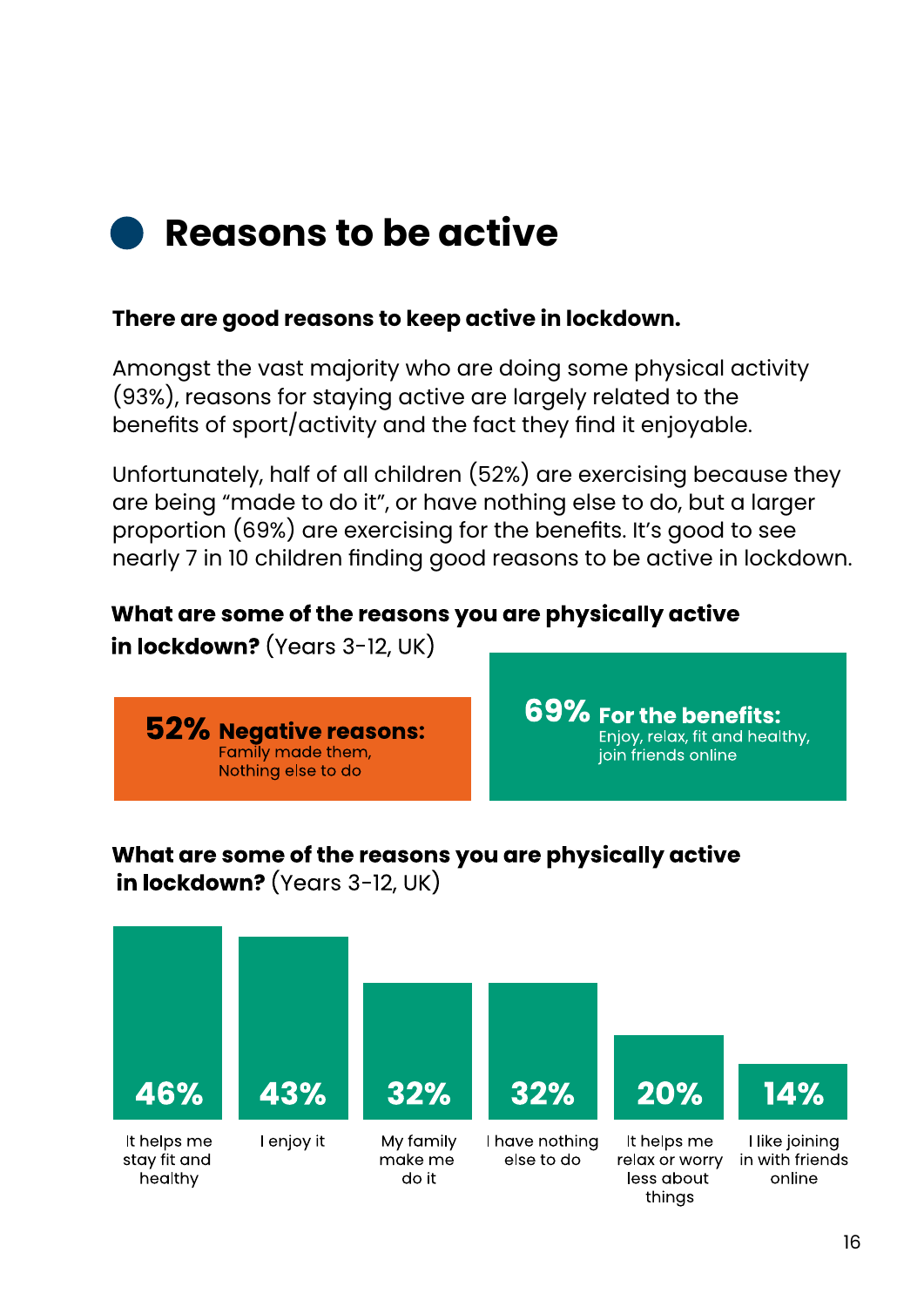# **Role of enjoyment**

### **Enjoyment continues to play a key role**

We know enjoyment is a key driver of behaviour<sup>13</sup> and this remains the case with 43% saying they are active because they enjoy it.

Interestingly, other findings buck the usual trends in motivation $14$ :

- Where enjoyment usually increases with family affluence<sup>viii</sup>, in lockdown family affluence makes no difference to enjoyment (43% enjoy for both more and less affluent children)
- We have seen a clear gender difference in enjoyment in Active Lives Child Survey data, with 58% of boys saying they enjoy sport/activity compared to 43% of girls. During lockdown there is no significant difference between the genders and girls are actually more likely to say they are enjoying being active than usual (16% compared to 10% of boys).

With just 41% of boys saying they are active in lockdown because they enjoy it, when compared with Active Lives Child Survey data it seems boys are finding less enjoyment in being active than usual. With significantly more boys saying they are being less active than usual (37% boys vs 26% girls), are they finding it harder than girls to find new ways to enjoy being active in lockdown and doing less as a result?

Looking at ethnicity, those from BAME backgrounds are more likely to say they are enjoying being active more than usual than white children (20% vs 12%).

### **These reversals in typical trends prompts the question:**

**Could the shift away from organised sports towards non-competitive, informal activity be good news for some girls and children from a BAME background?**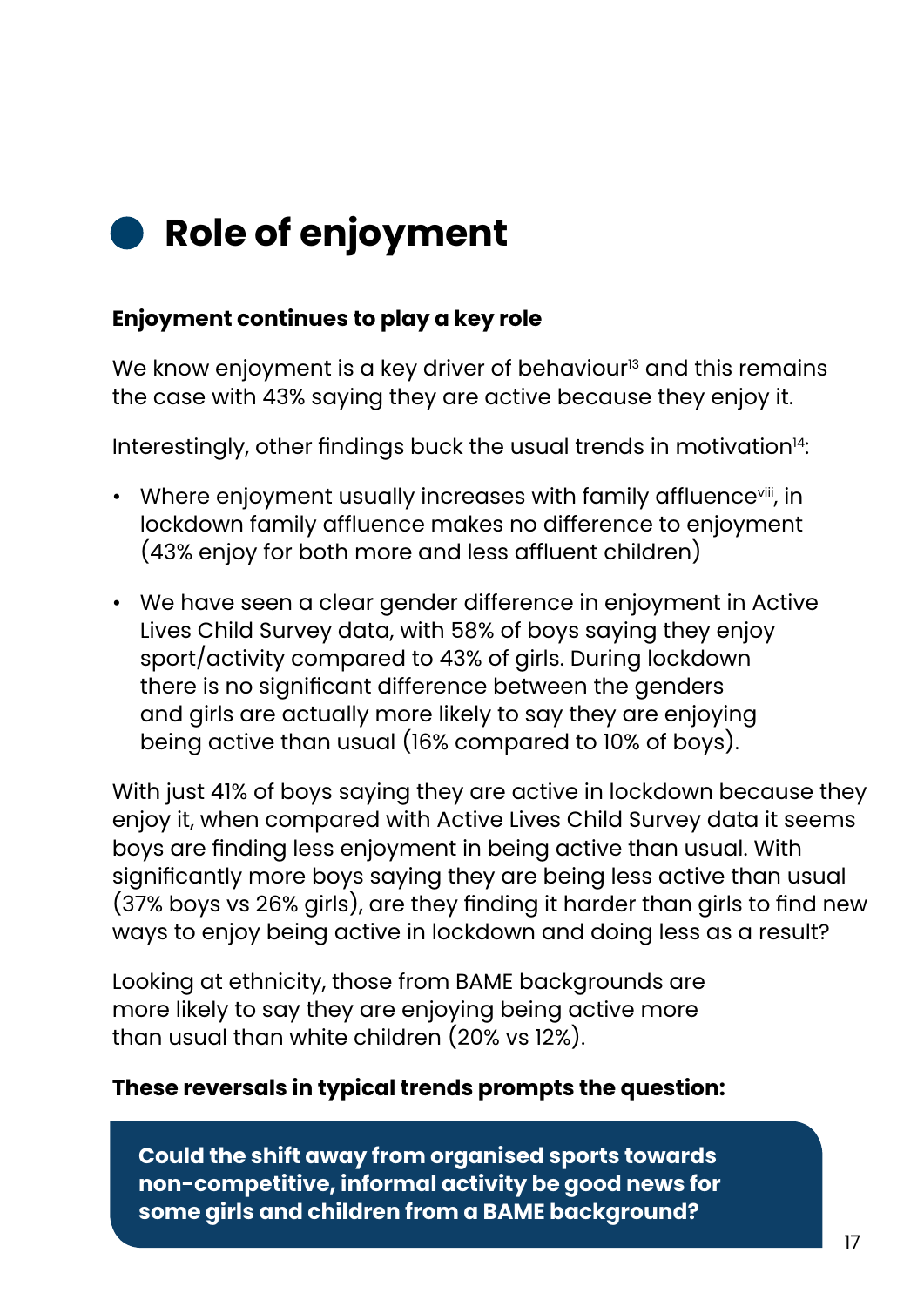

### **The family has a major influence on participation.**

Children don't always get to choose how, when and whether or not they can exercise or play sport. With parent/carer time available to be active, their concerns around Covid-19 and whether or not families "make me do it", children have told us that their families make a big difference to how they are taking part in sport/exercise under lockdown.

#### **Parents and carers are role models for physical activity.**



#### Who are you being active with? (Years  $3-12$ , UK)

### **How Is this different to what you usually do?**

# *"Spending quality time with my family"*

Girl, school year 12

<sup>13</sup> Active Lives Child survey 2017 - 2018 Attitudes report

<sup>&</sup>lt;sup>14</sup> When compared to Active Lives Children and Young people data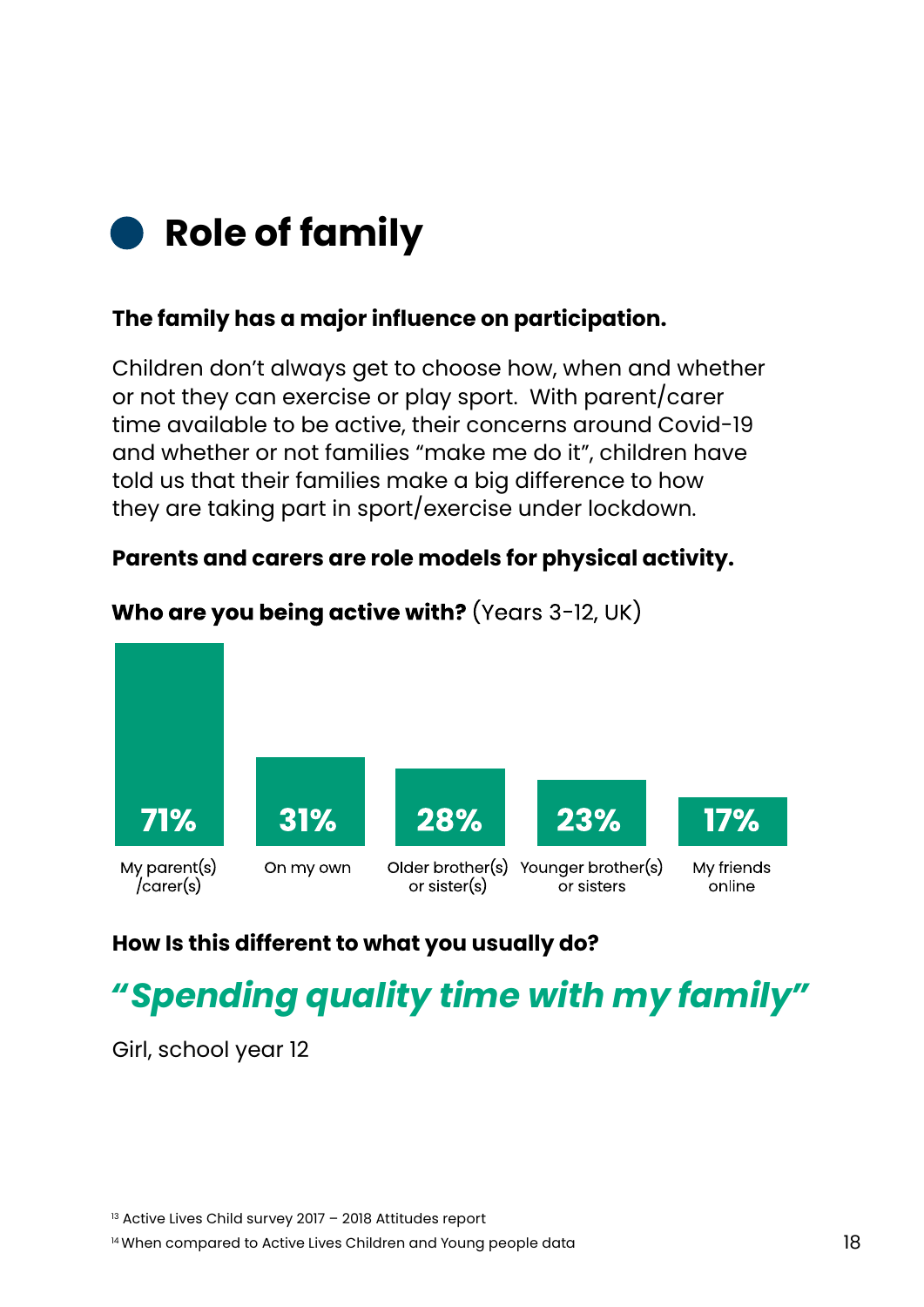The potential for parents and caregivers to be positive role models for their children is well documented and we are seeing some great examples of this under lockdown:

### **The more active the parent is the more likely the child is to be active.**



Child activity level on a typical day by the number of days the parent is active

number of days the parent is active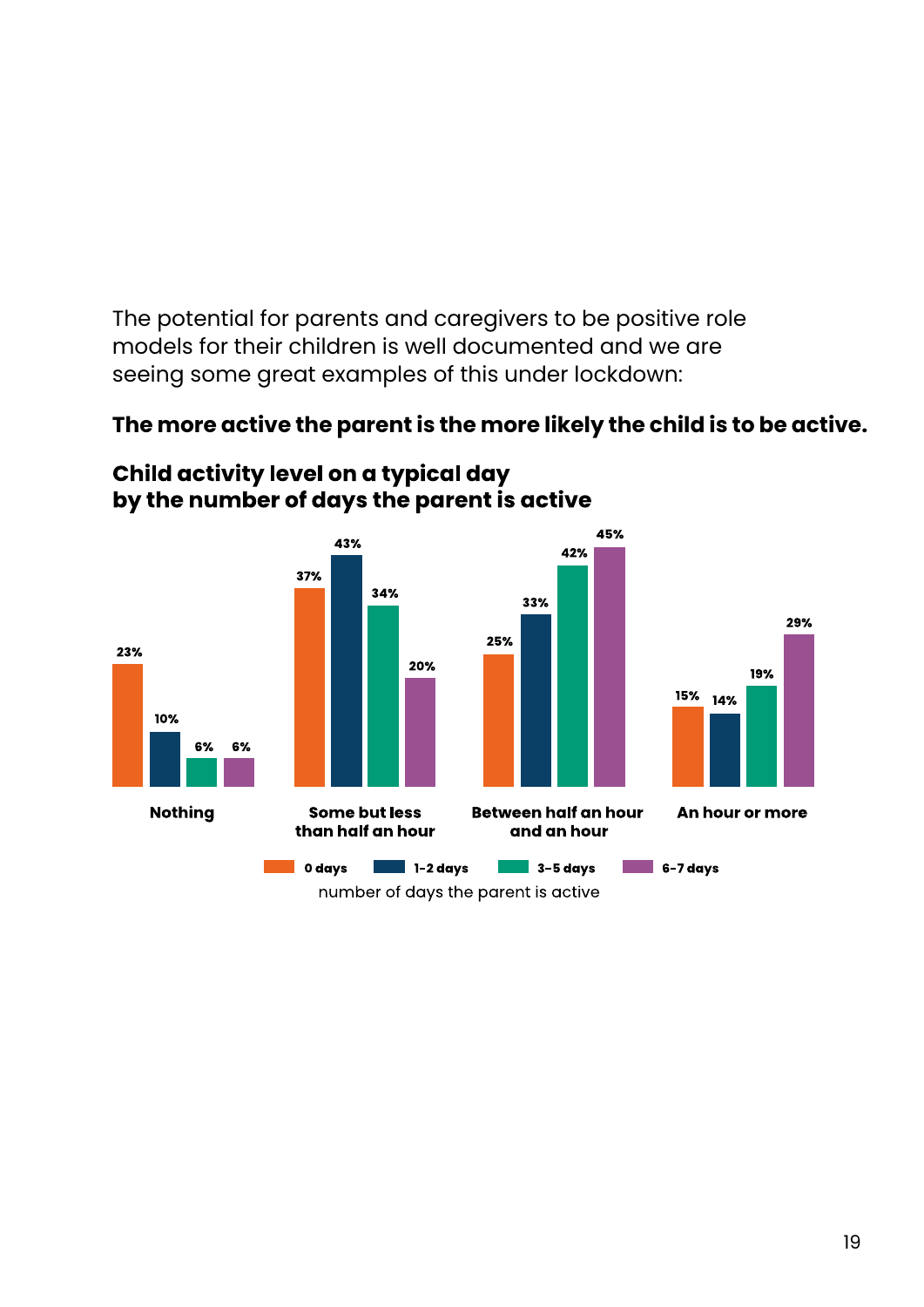The change in activity levels of children is likely to reflect the change in activity levels of their parents or carers. In other words, where the parent/carer is doing less activity than pre-lockdown, the child is also likely to be doing less (57%) and when the parent/ carer is doing more, the child is also likely to be doing more (53%).



### Change in child activity levels by change in parent activity levels compared to pre Covid-19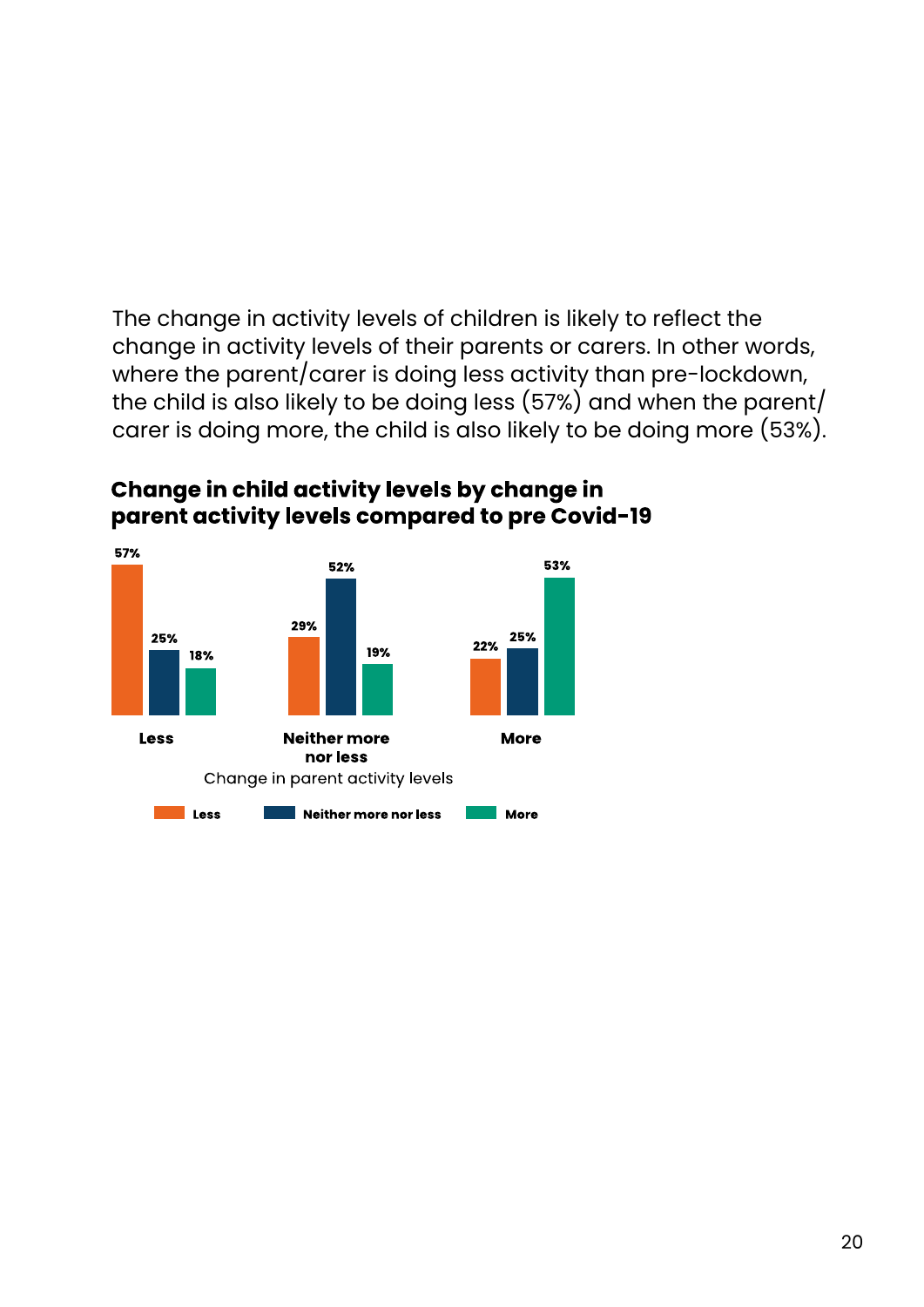### **Parent/carer attitudes make a difference too.**

Although there are many influences on our behaviour, for someone to be physically active, they have to feel sufficiently capable of taking part; feel they have access to an appropriate opportunity to take part and be sufficiently motivatedix. We have evidence for a strong association for each of these elements and activity levels of adults and children across the nation $^\text{x}\!.$ 

We have taken a look at the relationship between how a parent/carer feels about sport or activity and how active their children are likely to be in lockdown, with fascinating results.

If the parent/carer enjoys sport and physical activity, feels they have the ability to be physically active and/or feels they have the opportunity to be active, the child is more likely to be active and more likely to be doing more compared to pre lockdown<sup>15</sup>.



### I find exercise enjoyable and satisfying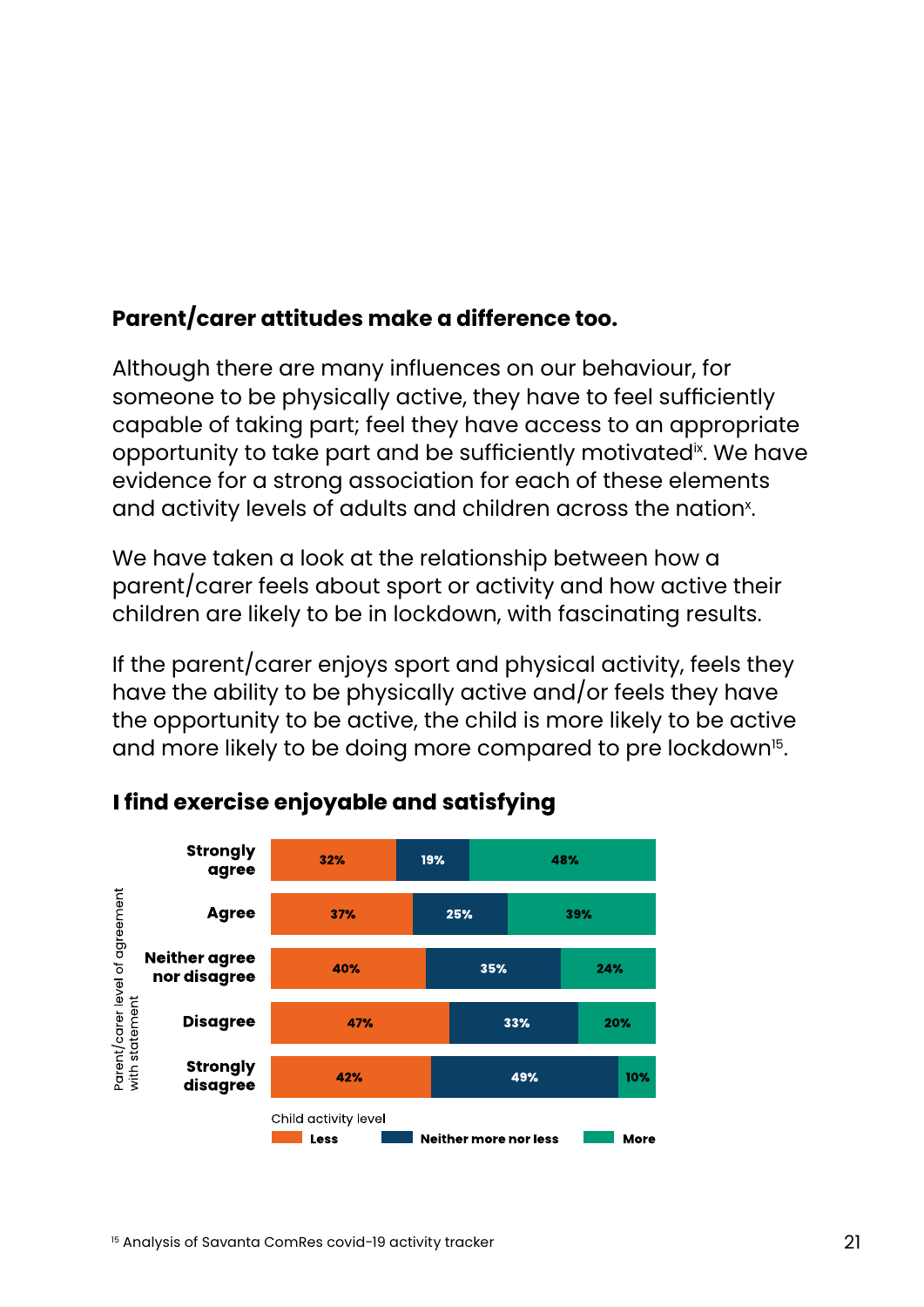# **Increase in walking**

### **Children are walking (with their families) to stay active.**

'Going for a walk' has substituted many of the usual activity types for this age range<sup>16</sup>, becoming by far the most prevalent way to stay active in lockdown. More than twice as many children are going for walks, compared to those who said they went for a walk in the last week during 2018-19<sup>17</sup>.

Given 71% of these young respondents say they are being active with their parents/carers, it's likely that the majority of those walks are taken as a family. The only other type of activity that seems more prevalent than usual is going for a bike or scooter ride (39%).



#### What exercise, sport, or physical activity are you doing during lockdown? (Years 3-12, UK)

 $16$  For years 3 – 6: active play; team sports; running; gymnastics, trampolining, dance; swimming; walking for travel; going for a walk; cycling; scooting

For years 7 – 11: team sports; active play; walking for travel; running; going for a walk; gym/fitness; gymnastics, trampolining, cheerleading; dance; cycling; racket sports

<sup>17</sup> Active Lives Child Survey 2018/2019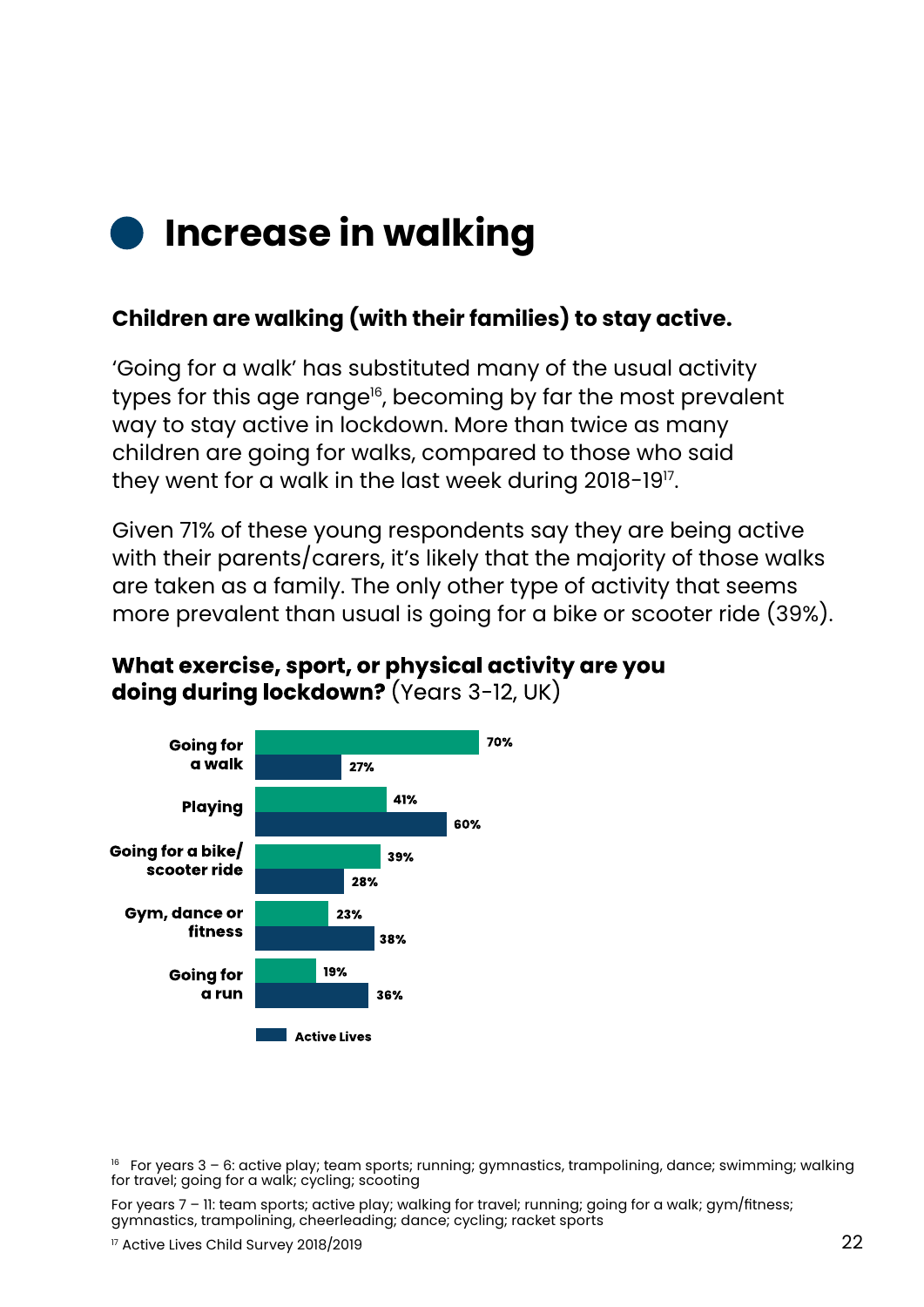### **Walking is the one activity that is not affected by affluence but we do see some differences in ethnic backgrounds, with 52% of children from BAME backgrounds going for walks compared to 73% of white children.**

We know, from the Active Lives Children and Young People Survey, that more affluent children tend to do more traditional or organised sport, such as team sports, than those from less affluent backgrounds. Given the restrictions on those types of activities, we might expect more affluent children to be doing less activity in lockdown. But our findings don't support this.

In fact, as we have already seen, more affluent children are less likely to have done nothing (6%) compared to those from less affluent households (13%) and they are no more likely than their less affluent counterparts to say they are doing less during lockdown.

### **More affluent children are more likely to:**

- usually do a different type of sport, activity or exercise (23% vs 18%)
- cite the closure of clubs, classes, leisure centres and gyms (41% of more affluent children, 28% of less affluent<sup>18</sup>) as a reason why lockdown is different to usual
- take part in all types of activities than less affluent respondents (excluding walking).

**Are more affluent children finding it easier to take up new or alternative ways to stay active in lockdown?**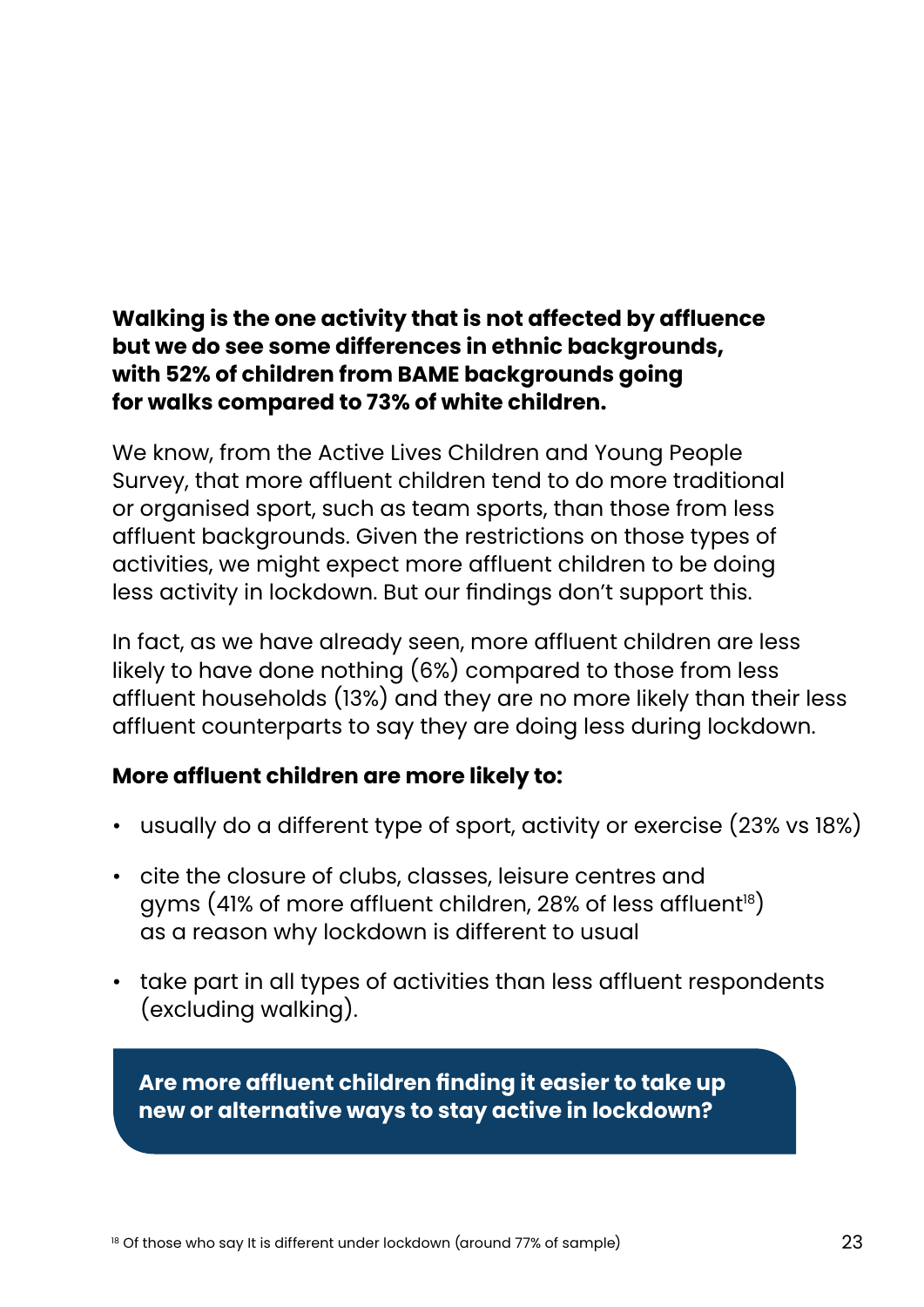# **Playing has changed**

### **Playing is not the same in lockdown.**

Where 'active play' is usually the top activity for primary school children (72%) and the second for those at secondary school  $(49\%)$ <sup>19</sup>, the figures fall to 59% for years  $3$  - 6 and just 32% for years 7-11. Although those from more affluent backgrounds are more likely to say they are playing to stay active than those from less affluent backgrounds  $(43\% \text{ vs } 37\%)^{[4]}$ , the findings suggest children from all backgrounds are playing less than usual in lockdown<sup>20</sup>.

This doesn't come as a great surprise, given the closure of play spaces and the lack of opportunities to play with friends. But it is cause for concern when we know playing is so central to keeping children active, regardless of affluence, ethnicity, gender or ability.

*The definitions of play we used were - running games, kicking a ball about, ball games, dancing around.*

### *"[I] Can't see mates play football have a kick about"*

Boy, school year 12

### *"I can't go out to play with friends"*

Boy, school year 3 - 4

### **The places children play are more important than ever**

The most popular places to be active are outside, with half of all children being active in their garden or balcony.

When supplemented with insight from parents and carers, we can better understand what a difference having access to outside space makes to how much activity children do in lockdown.

<sup>19</sup> Active Lives Child Survey Academic Year 2018/2019

[4] 90% confidence Interval

20 When compared to Active Lives Child Survey data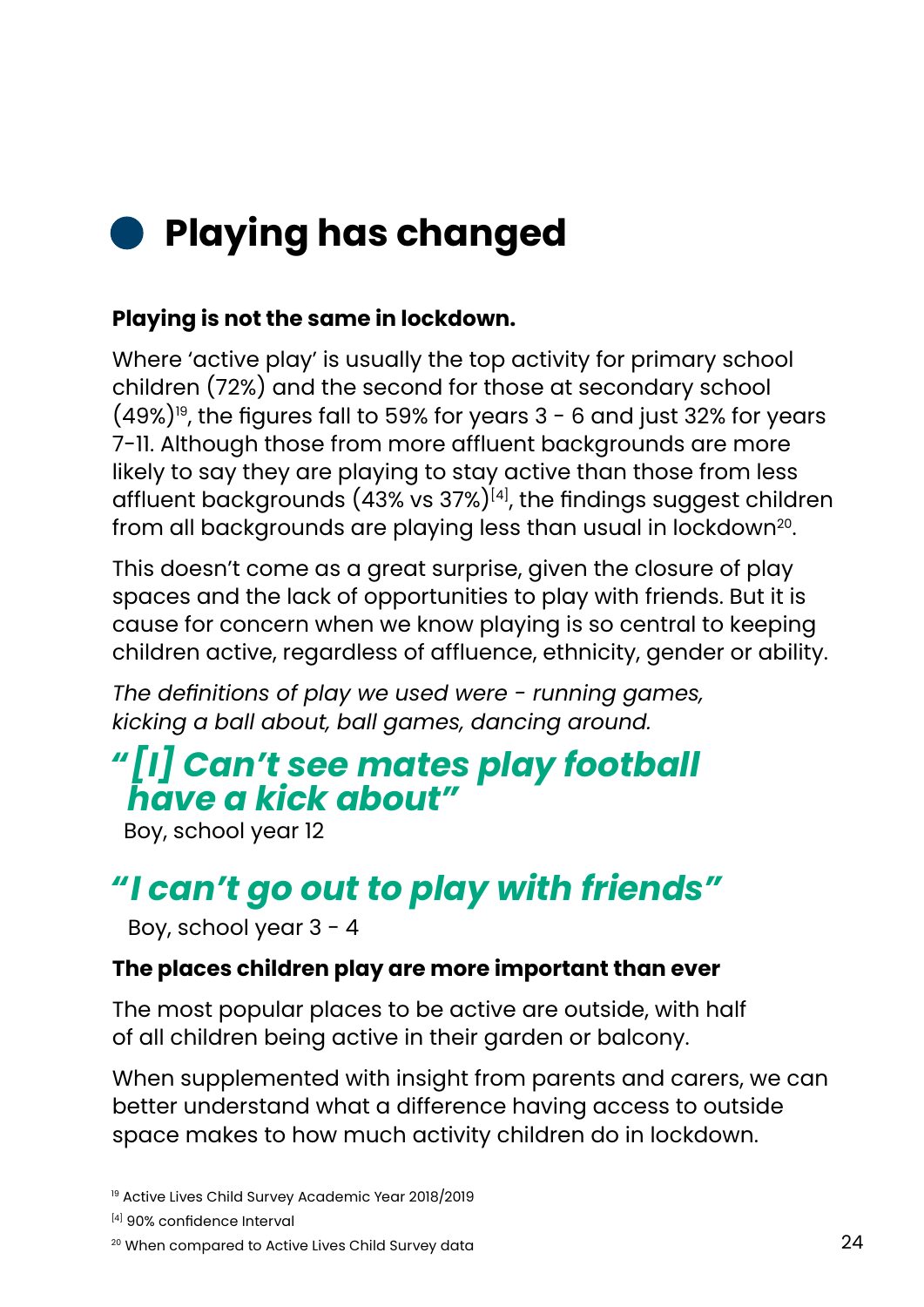Those with access to outdoor space for sport and exercise are more likely to have done an hour a day of sport and physical activity (20%) than those who don't (13%).

For those who don't have access to outdoor space, they are more likely to be doing some but less than half an hour (46% vs 32%).

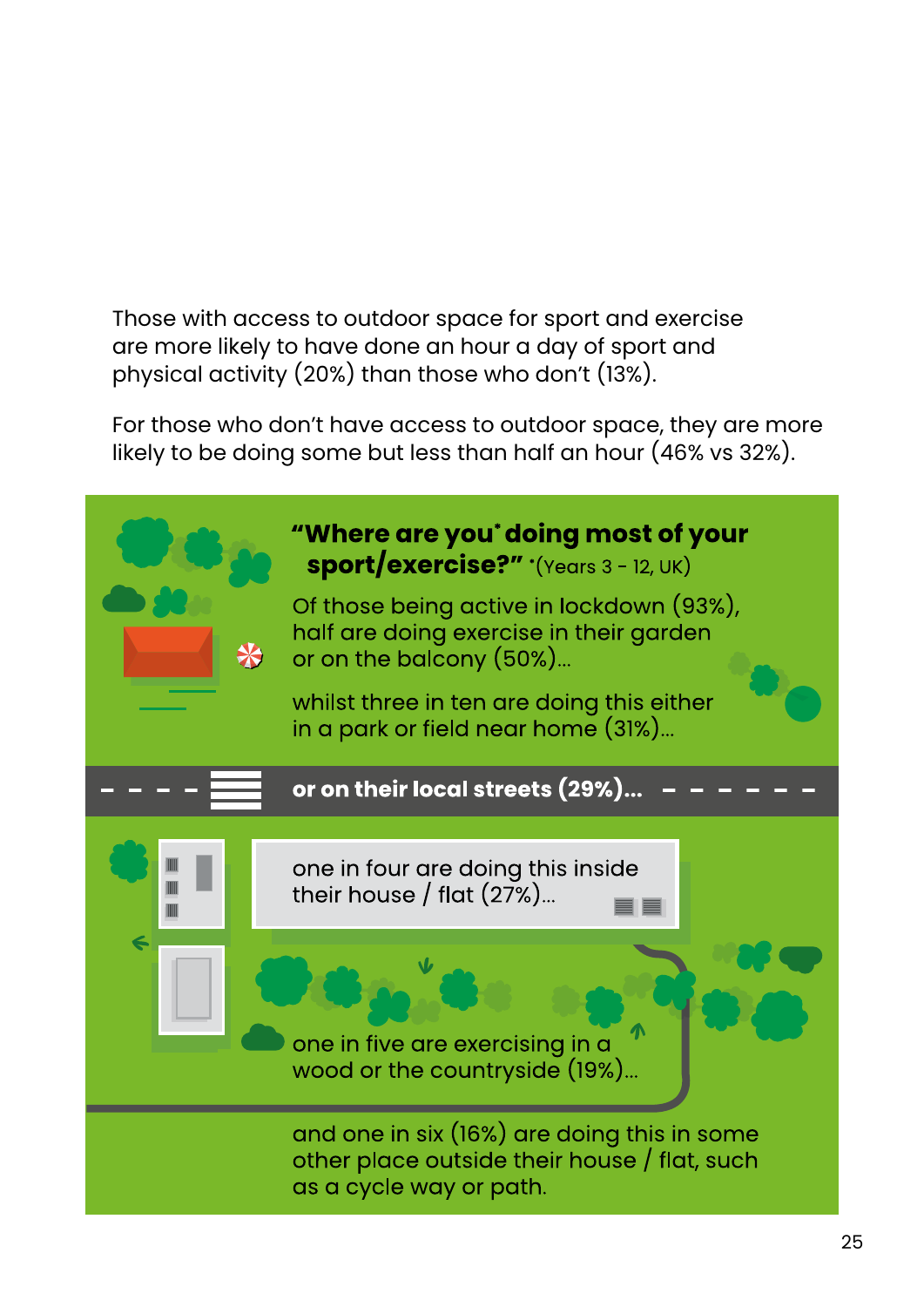



We have also seen that those from BAME backgrounds are more likely to exercise inside (38% compared to 25%) but we don't know why. In our next phase of research in this area we will explore if this is related to their increased likelihood to have concerns about leaving the house, a lack of access to space outside, or a combination of these and other factors.

**While there's still so much more to learn about the impact of**  Covid-19, with restrictions still in place<sup>21</sup> for leisure centres, **gyms, clubs, pools and schools, we believe playgrounds, skate parks, basketball courts and other places that facilitate play and informal activity are more important now than ever.**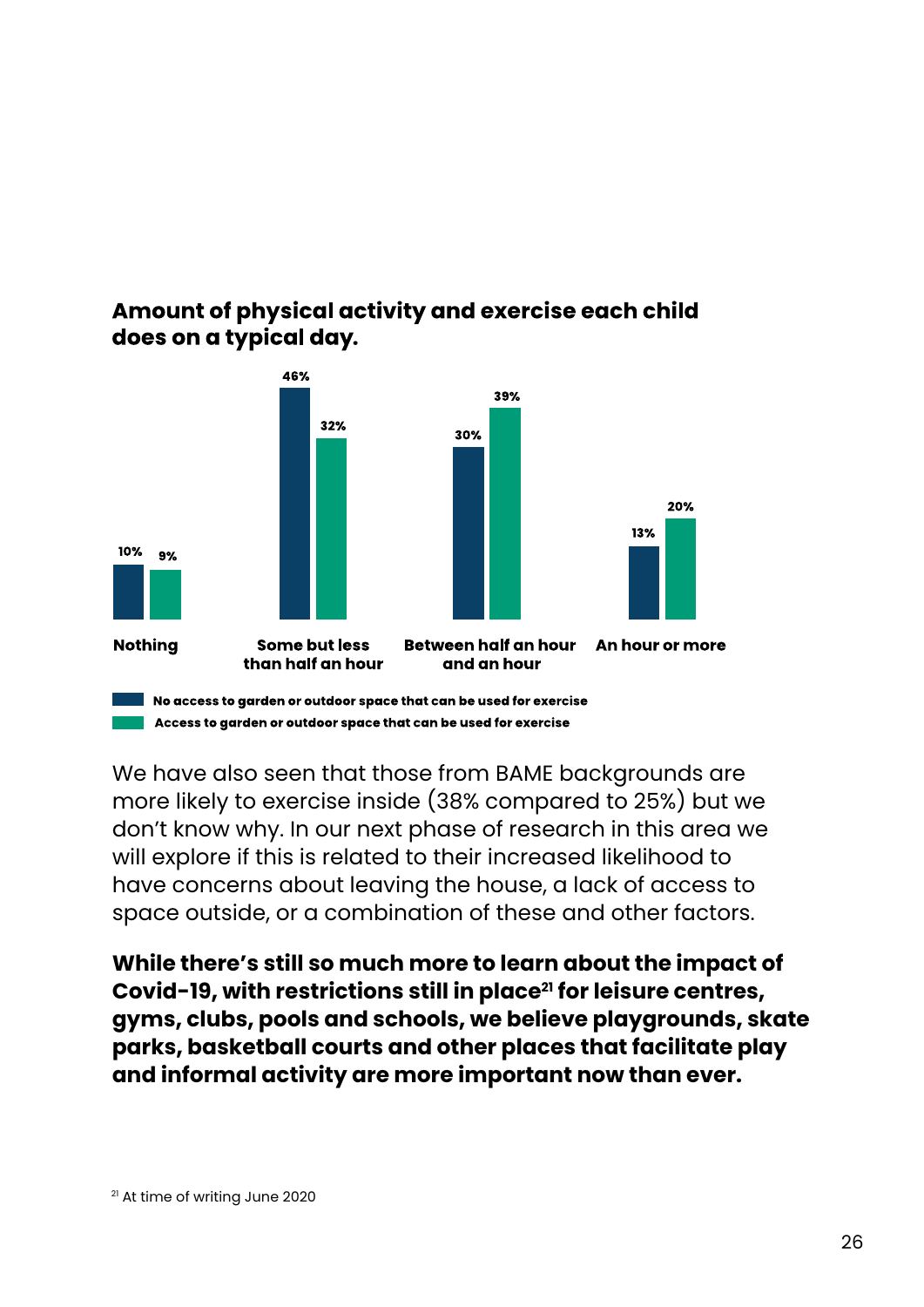

The following questions were submitted to a nationally representative sample of 1,164 children aged  $7 - 16$  years old (schools years  $3 - 12$ ) as part of the CHILDWISE omnibus Summer 2020 via an online survey.

- What sport, physical activity or exercise are you doing during Lockdown?
- For those who said they are doing nothing What are your reasons for this?
- How is this different to what you usually do?
- What are the reasons for these differences?
- For those who said that during lockdown they are doing a different type of sport, activity or exercise than usual, what is it that you usually do?
- What are some of the reasons you are physically active in Lockdown?
- Who are you being active with?
- Where are you doing most of your sport/exercise?

### **The fieldwork took place in May 2020.**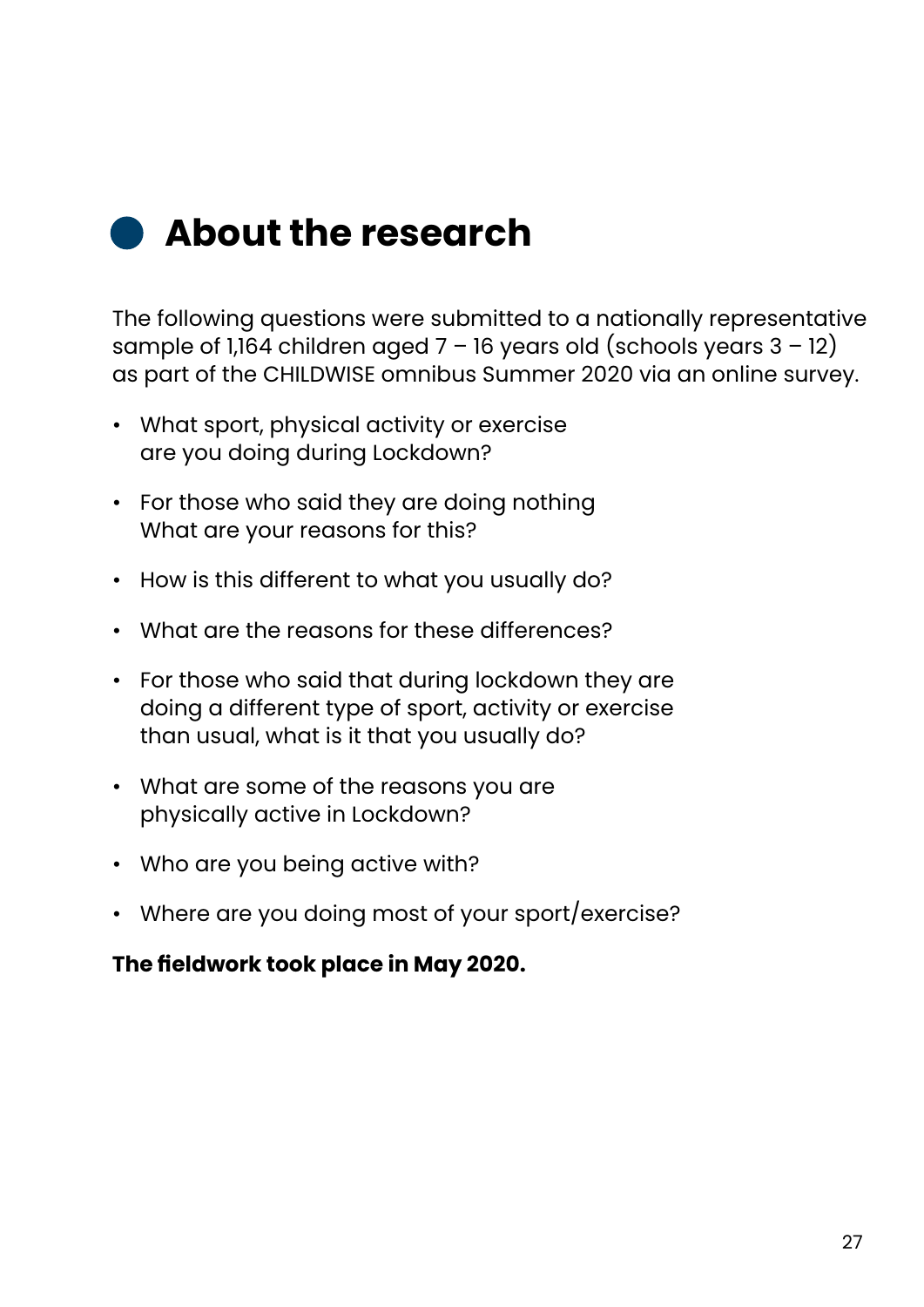All parents/carers' data has been taken from the Savanta ComRes survey.

Savanta ComRes Covid-19 physical activity tracker https:// www.sportengland.org/know-your-audience/demographicknowledge/coronavirus#the\_story\_so\_far

Respondents were asked about average daily time spent doing physical activity (average per child in the household) and if this is more or less than usual.

i This report covers attitudes and behaviours during May 2020, before most of the Covid-19 restrictions on sport or physical activity had been lifted. Sports courts (basketball, tennis), bowling greens and golf courses had opened from the week prior to when the CHILDWISE survey was in field. Outdoor gyms, indoor swimming pools, leisure centres and playgrounds were still closed. Schools were still closed to all students except those from key worker families, vulnerable children and those with an EHCP in place. People were not yet allowed to exercise with other households.

ii About physical literacy: The International Physical Literacy Association's definition of physical literacy has four elements: motivation, confidence, competence and knowledge and understanding. The organisation says these help an individual "value and take responsibility for engagement in physical activities for life". Source: The International Physical Literacy Association. We used this definition to develop statements covering each of the five attitudes that we added to the survey.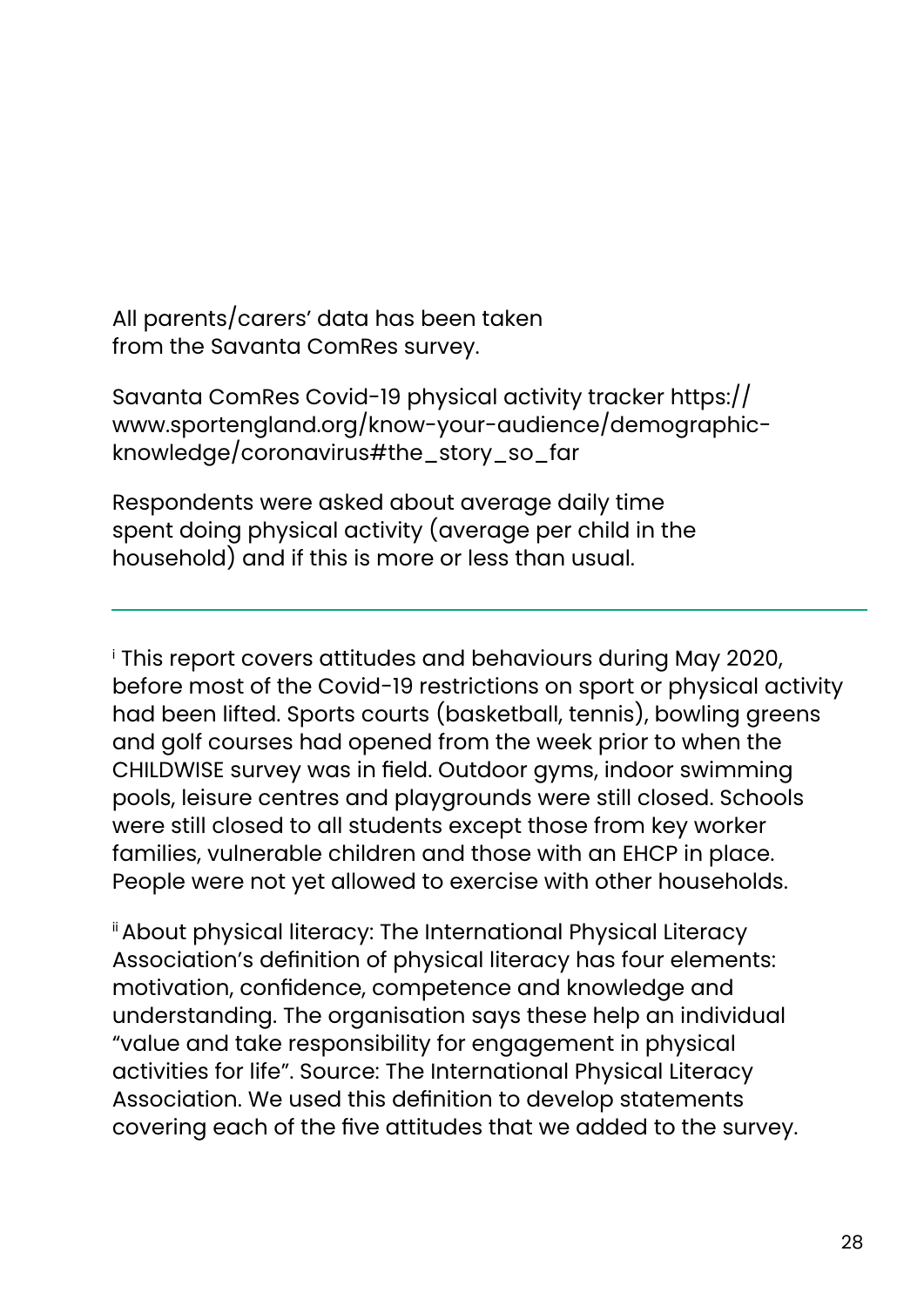When talking about individual attitude statements, we report where a child strongly agrees with a statement as evidence of positive feelings towards it. For example, when a child strongly agrees that they enjoy taking part in sport, we describe that child as enjoying sport and physical activity. These statements were developed by an expert advisory group commissioned by the Department for Digital, Culture, Media and Sport and Sport England. By looking specifically at those who "strongly agree", we both mitigate the tendency of children and young people to "agree" to socially desirable statements, and focus on how the firmest attitudes relate to activity and health and social outcomes.

iii Definitions of ethnic group: In Active Lives Child survey we have the sample size to look at the following ethnic groups: White British; White other; Asian; Black; Mixed; Other. The CHILDWISE omnibus breaks ethnic groups down by White and BAME. We will be using qualitative, mixed methods research to explore the differences in ethnicity in more detail.

iv Where we have cited findings 'according to parents/carers, data is taken from Savanta ComRes Covid-19 physical activity tracker https://www.sportengland.org/know-your-audience/ demographic-knowledge/coronavirus#the\_story\_so\_far

v This is because we asked respondents of the Savanta ComRes Covid-19 activity tracker about the children in their household, not about each individual child. By analysing respondent demographics and making some assumptions that the ethnic background and socio-economic group of the adult respondent is in line with the children in the household, we have been able to explore how much activity children are doing by ethnic background and socio-economic group but not by gender.